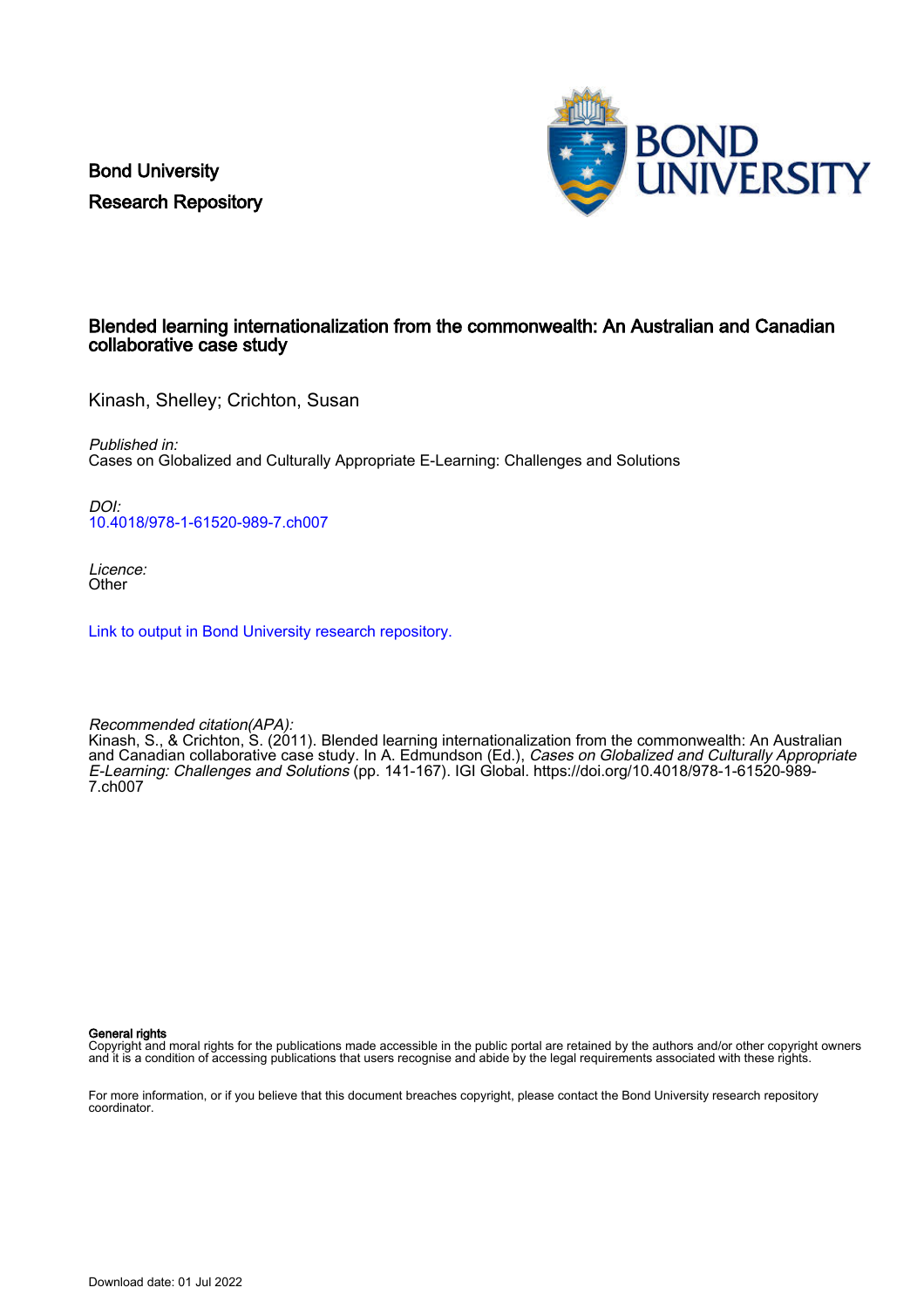#### **Bond University [ePublications@bond](http://epublications.bond.edu.au?utm_source=epublications.bond.edu.au%2Ftls%2F17&utm_medium=PDF&utm_campaign=PDFCoverPages)**

[Learning and Teaching papers](http://epublications.bond.edu.au/tls?utm_source=epublications.bond.edu.au%2Ftls%2F17&utm_medium=PDF&utm_campaign=PDFCoverPages) [Learning and Teaching](http://epublications.bond.edu.au/teachingandlearning?utm_source=epublications.bond.edu.au%2Ftls%2F17&utm_medium=PDF&utm_campaign=PDFCoverPages)

2011

### Blended learning internationalization from the Commonwealth: An Australian and Canadian collaborative case study

Shelley Kinash *Bond University*, shelley.kinash@gmail.com

Susan Crichton *University of Calgary*

Follow this and additional works at: [http://epublications.bond.edu.au/tls](http://epublications.bond.edu.au/tls?utm_source=epublications.bond.edu.au%2Ftls%2F17&utm_medium=PDF&utm_campaign=PDFCoverPages) Part of the [Educational Assessment, Evaluation, and Research Commons,](http://network.bepress.com/hgg/discipline/796?utm_source=epublications.bond.edu.au%2Ftls%2F17&utm_medium=PDF&utm_campaign=PDFCoverPages) and the [International](http://network.bepress.com/hgg/discipline/797?utm_source=epublications.bond.edu.au%2Ftls%2F17&utm_medium=PDF&utm_campaign=PDFCoverPages) [and Comparative Education Commons](http://network.bepress.com/hgg/discipline/797?utm_source=epublications.bond.edu.au%2Ftls%2F17&utm_medium=PDF&utm_campaign=PDFCoverPages)

#### Recommended Citation

Kinash, Shelley and Crichton, Susan, "Blended learning internationalization from the Commonwealth: An Australian and Canadian collaborative case study" (2011). *Learning and Teaching papers.* Paper 17. http://epublications.bond.edu.au/tls/17

This Book Chapter is brought to you by the Learning and Teaching at [ePublications@bond](http://epublications.bond.edu.au). It has been accepted for inclusion in Learning and Teaching papers by an authorized administrator of ePublications@bond. For more information, please contact [Bond University's Repository Coordinator.](mailto:acass@bond.edu.au)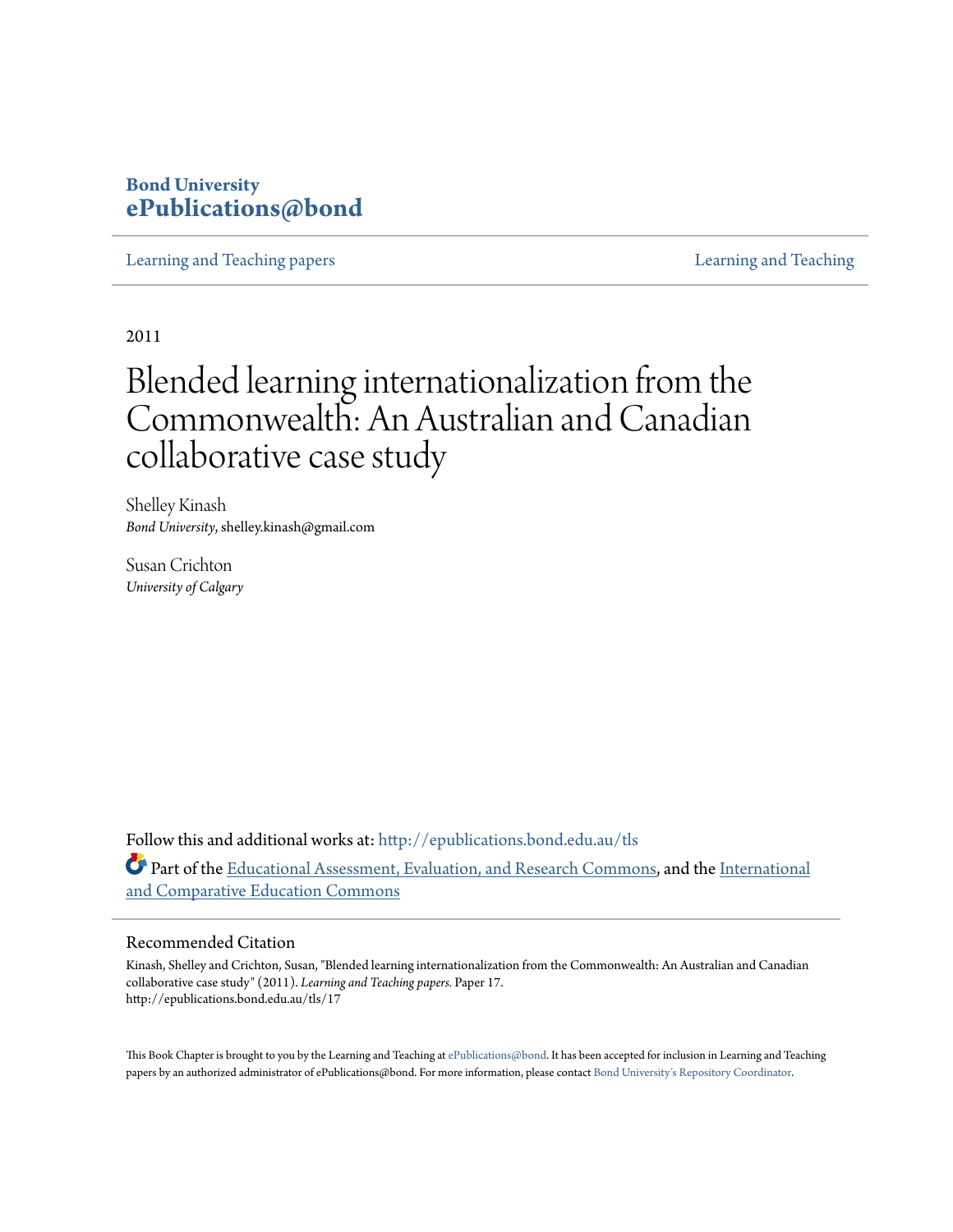# Cases on Globalized and Culturally Appropriate E-Learning:

# Challenges and Solutions

Andrea Edmundson eWorld Learning, Inc., USA



**INFORMATION SCIENCE REFERENCE** 

Hershey · New York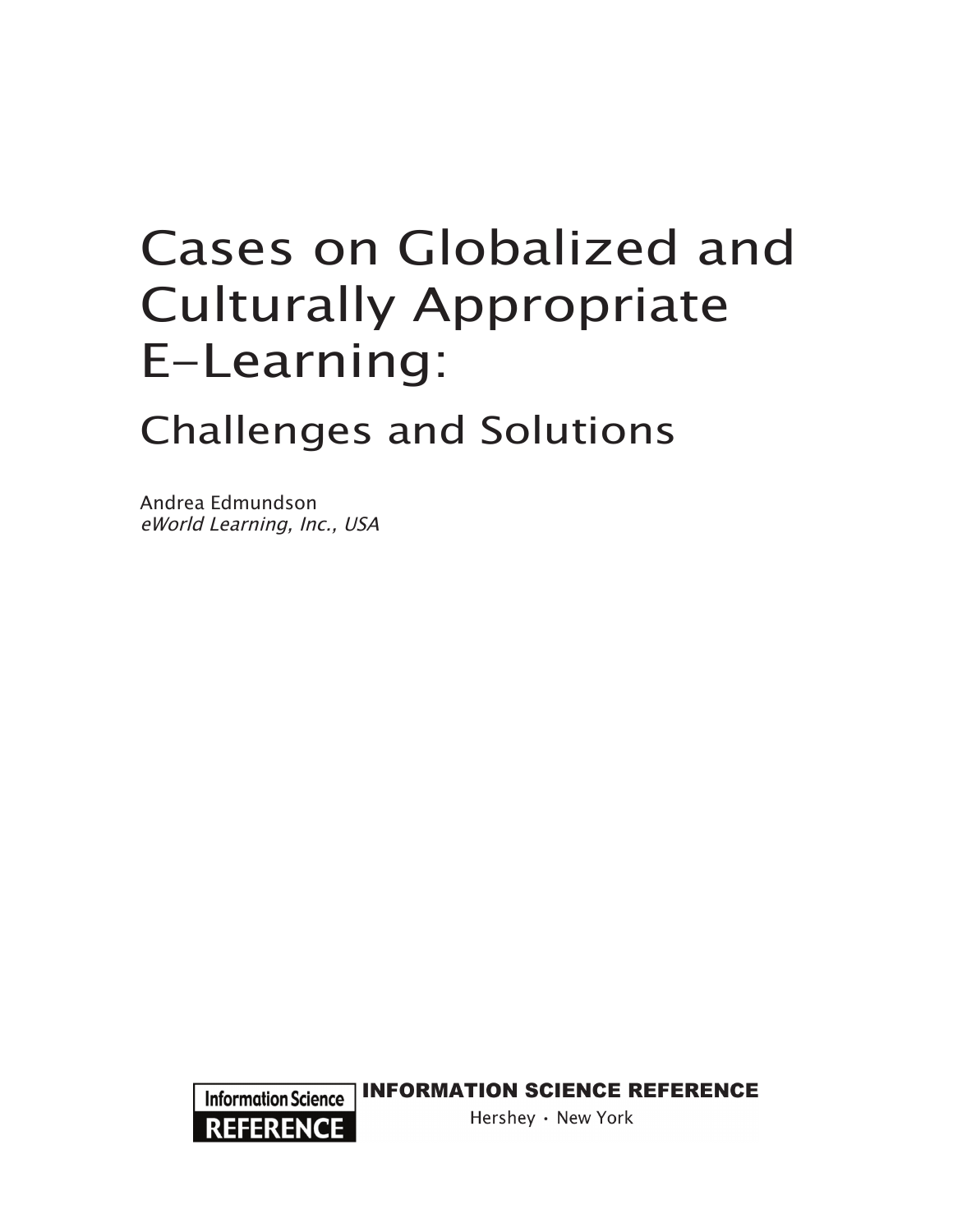| Senior Editorial Director:     | Kristin Klinger                   |
|--------------------------------|-----------------------------------|
| Director of Book Publications: | Julia Mosemann                    |
| <b>Editorial Director:</b>     | Lindsay Johnston                  |
| <b>Acquisitions Editor:</b>    | Erika Carter                      |
| Development Editor:            | Christine Bufton                  |
| Production Coordinator:        | Jamie Snavely                     |
| Typesetters:                   | Michael Brehm, Jennifer Romanchak |
| Cover Design:                  | Nick Newcomer                     |
|                                |                                   |

Published in the United States of America by Information Science Reference (an imprint of IGI Global) 701 E. Chocolate Avenue Hershey PA 17033 Tel: 717-533-8845 Fax: 717-533-8661 E-mail: cust@igi-global.com Web site: http://www.igi-global.com/reference

Copyright © 2011 by IGI Global. All rights reserved. No part of this publication may be reproduced, stored or distributed in any form or by any means, electronic or mechanical, including photocopying, without written permission from the publisher. Product or company names used in this set are for identification purposes only. Inclusion of the names of the products or companies does not indicate a claim of ownership by IGI Global of the trademark or registered trademark.

#### Library of Congress Cataloging-in-Publication Data

Cases on globalized and culturally appropriate e-learning : challenges and solutions / Andrea Edmundson, editor. p. cm.

Includes bibliographical references and index.

 Summary: "This book offers a multitude of cases illustrating the different challenges faced when offering e-learning to learners of other cultures and, most importantly, how issues are resolved"--Provided by publisher.

 ISBN 978-1-61520-989-7 (hardcover) -- ISBN 978-1-61520-990-3 (ebook) 1. Language and languages--Study and teaching--Technological innovations. 2. Cultural awareness--Study and teaching. 3. Distance education--Computer-assisted instruction--Cross-cultural studies. 4. Computer-assisted instruction. I. Edmundson, Andrea, 1955- P53.855.C37 2011

371.33'4--dc22

2011001311

British Cataloguing in Publication Data

A Cataloguing in Publication record for this book is available from the British Library.

All work contributed to this book is new, previously-unpublished material. The views expressed in this book are those of the authors, but not necessarily of the publisher.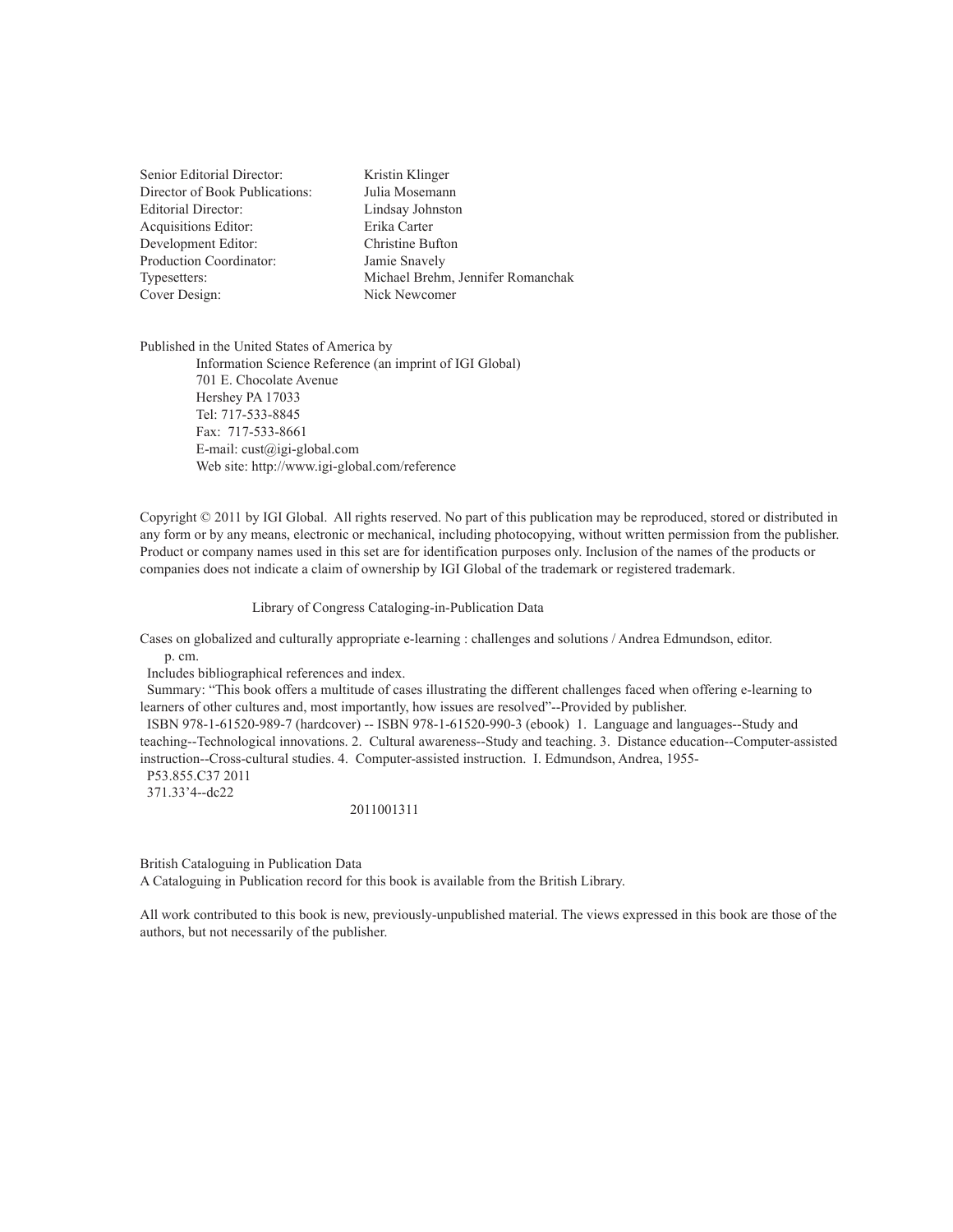## Chapter 7 Blended Learning Internationalization from the Commonwealth: An Australian and Canadian Collaborative Case Study

**Shelley Kinash** *Bond University, Australia*

**Susan Crichton** *University of Calgary, Canada*

#### **executive summaRy**

*This case depiction addresses the contentious issue of providing culturally and globally accessible teaching and learning to international students in universities in the Commonwealth nations of Australia and Canada. The chapter describes the university systems and cultures, the barriers to authentic higher education internationalization, and the problems frequently experienced by international students. Two university cases are presented and analysed to depict and detail blended learning approaches (face-toface combined with e-learning) as exemplars of culturally and globally accessible higher education and thereby ideologically grounded internationalization. Lessons learned are presented at the systems level and as teaching and learning solutions designed to address pedagogical problems frequently experienced by international students in the areas of communication, academic skills, teaching and learning conceptualization, and moving from rote learning to critical thinking. The blended learning solutions are analysed through the lens of critical theory.*

#### **situatiOn BacKGROunD**

The *cultural and global accessibility* of a university's teaching and learning is a direct measure of whether the university's development mission is to promote intercultural education and worldwide networks or whether that higher education institution recruits international students primarily as lucrative export-industry goods. *Culture* is

DOI: 10.4018/978-1-61520-989-7.ch007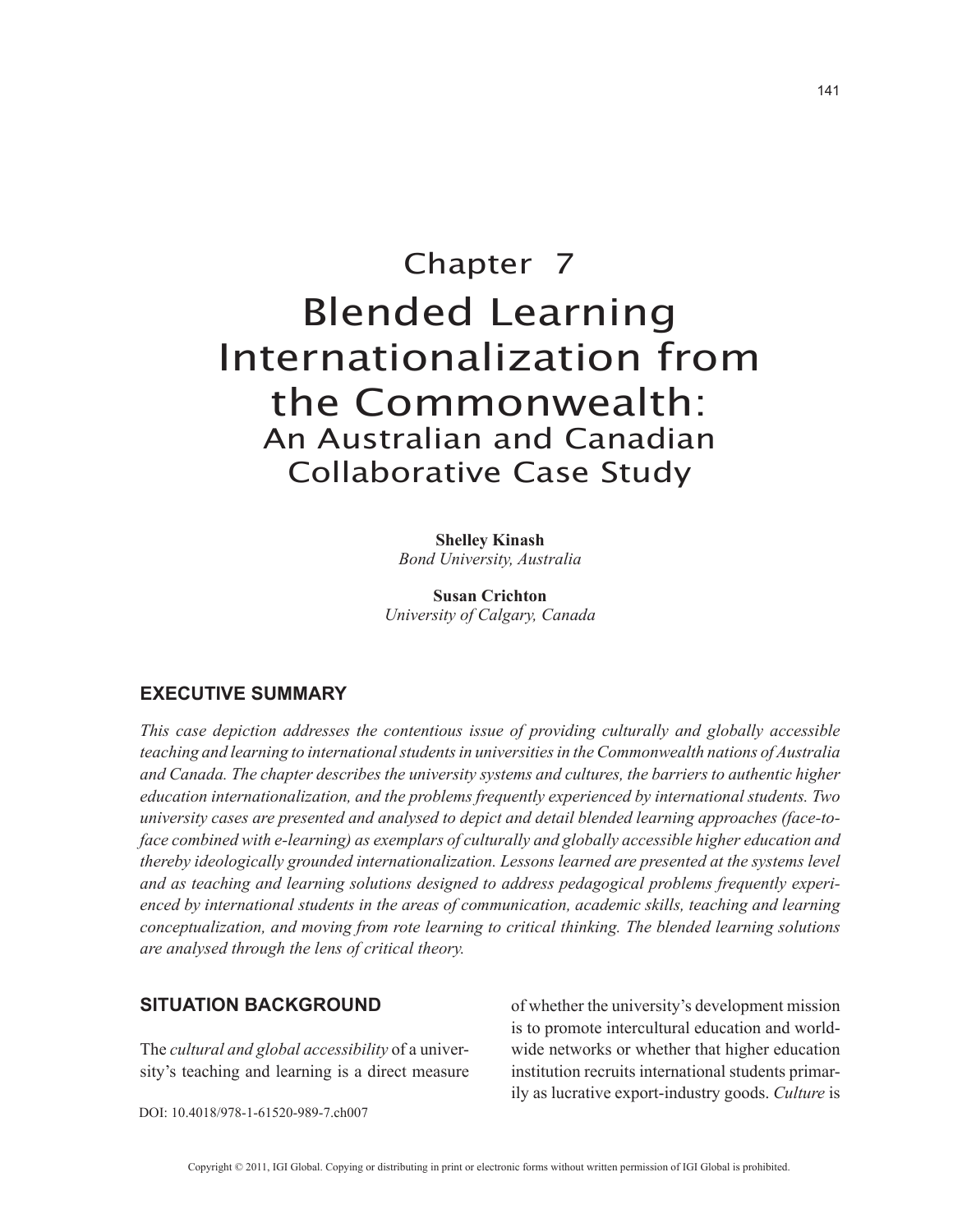the overall mindset shaped in a time and place and shared by a group of individuals. When individuals such as international students leave their group they typically carry a mindset with them from their culture of origin to their culture of study. This definition of culture is grounded in Hofstede's (2001) model. He defined culture as "collective programming of the mind" (p. 1). He explained that "it manifests itself not only in values, but in more superficial ways: in symbols, heroes, and rituals" (p. 1). *Cultural accessibility* means that faculty members actively design their teaching to ensure that *all* of their students are learning, through interaction with the instructor, their student peers and with globally responsible and responsive content (McBurnie, 2000). Lanham and Zhou (2003) wrote, "the inclusion of multiple cultures in university courses means that a more flexible approach should be taken with the design of these courses to ensure that all students are able to reach their course goals" (p. 278). Cultural accessibility can only be understood against the backdrop of internationalization which is a conflicted interplay between economy, pedagogy, and ideology (Meiras, 2004).

Surging in the mid 1990s, enrolment of international students in developed Commonwealth nations became a profitable industry (Davies & Harcourt, 2007; De Vita, 2007; Poole, 2001). The economic advantage of international student enrolment drove an operational or business stance on internationalization (De Vita & Case, 2003; Edwards et.al., 2003). De Vita and Case contrasted the economic stance of universities "expand[ing] their financial base by using international students as a source of revenue" with the ideological stance in which the primary work of universities is "preparing students to live and work in a multicultural society through greater understanding and respect for other cultures" (p. 385). While cultural accessibility is a laudable goal, there is a great deal of contemporary discourse presenting universities as more interested in capitalism than knowledge emancipation (Cimbala, 2002; Gunn, 2000; Huff, 2006; Murray & Dollery, 2005; Versluis, 2004).

Numerous critical theorists argue that administrators have paid so much attention to the profitability of internationalization that universities have not supported the needs of the international student nor benefitted from the knowledge and understanding brought by students from diverse cultures. In short, critics argue that issues of economic viability have diverted attention from the student experience. Davies and Harcourt (2007) wrote, "…considerable funds are spent on marketing and raising expectations when in fact the relationship between the academic staff member and the student is a key source of satisfaction" (p. 122). Brown and Jones (2007) wrote, "…to date, recruitment of international students has been seen by many primarily as a source of income generation, a 'cash cow', and often diverse students, once recruited, were problematised by the academy and seen as needy of support in a kind of deficit model" (p. 2). Brown and Joughin (2007) wrote that once in-program, international students are perceived as "bearers of problems" whereas universities would benefit from perceiving them as "bearers of culture" (p. 58). Post-secondary providers are metaphorically accused of rolling out the red carpet for international student entry, leading to the teaching and learning equivalent of a dungeon rather than palace once the students are inside. This might be as subtle as expectations of references and examples that are institutionally recognized rather than student experienced or as overt as food and dress standards that smell or look correct to the mainstream population.

From May through September 2009, Australia saw a hotbed of media activity reporting accounts of mistreatment of international students and the government's response. Waters and MacBean (May 29, 2009) for *ABC News*; Millar and Doherty (June 1, 2009) for *The Age*, and; Wong (July 13, 2009) as a guest contributor to the *Research School of Pacific and Asian Studies at Australian National University* made seven key points. First,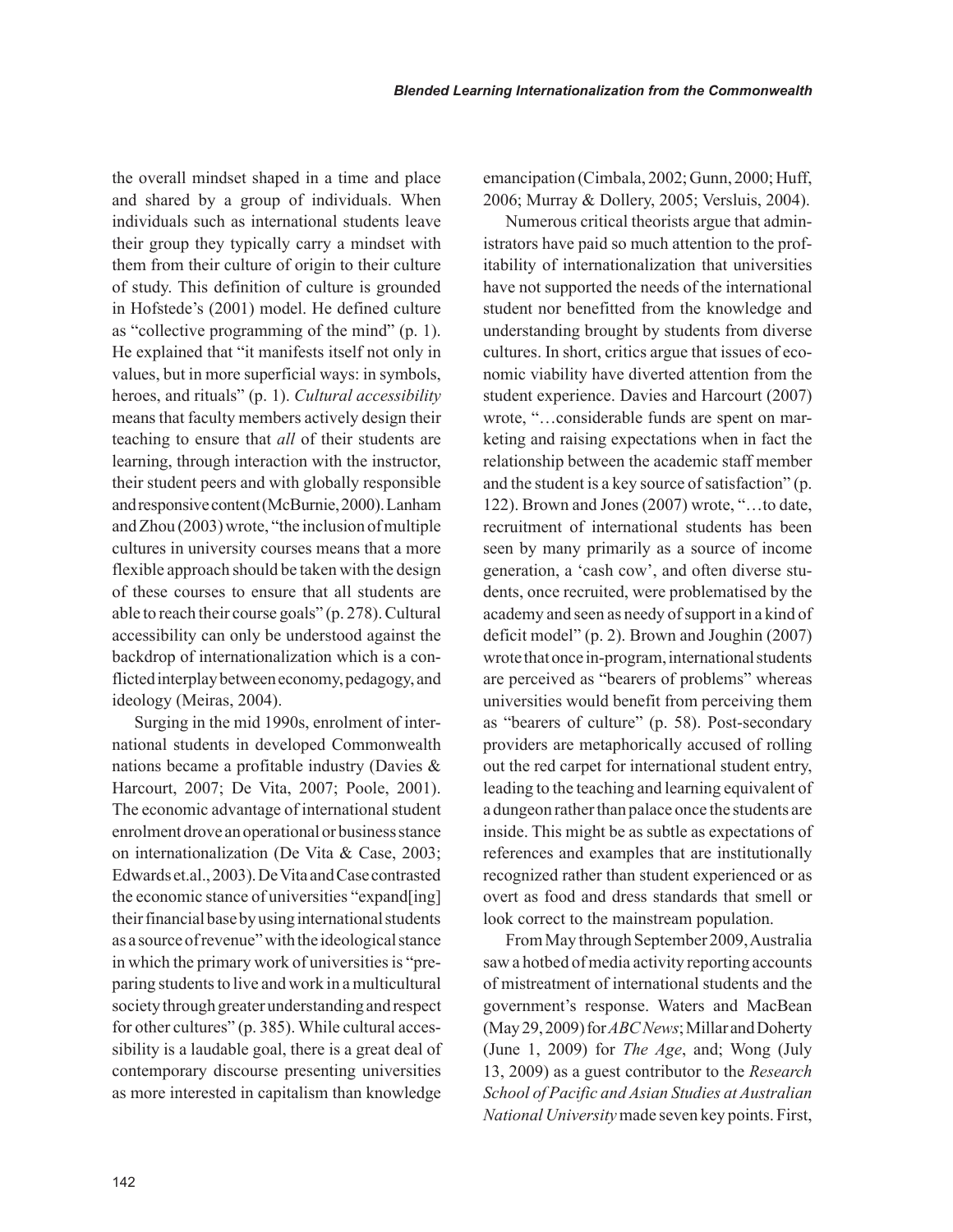post-secondary education of international students is a \$15.5 billion industry making it Australia's third largest *export* industry earner after minerals and agricultural products. Second, there have been a large number of recent violent attacks on international students from India, and third, some students from China. Fourth, there were arguments regarding whether these attacks were racially targeted or whether the higher incident of attacks on Indian students was statistically proportionate, exacerbated by lifestyle factors that make attacks on students more likely. Fifth, there was dissatisfaction regarding Australian officials' response and perceived inaction to these assaults. Sixth, students held protest marches in Melbourne and Sydney, some of which resulted in physical confrontation between police and protesters. Seventh, Indian parents, officials, and the general public were distressed, resulting in negative public relations regarding Australian international education. These reports were followed by Wendy Carlisle's current affairs inquiry called *Holy Cash Cows*, aired on television July 27, 2009 by Australian Broadcasting Corporation's *Four Corners.* The show exposed: vocational training schools where the student experience did not match what was advertised to students, leaving them without career credentials upon graduation, and; crooked migration agents who were selling falsified certificates of visa requirements. The next surge of media reports addressed the Australian government's response to the allegations and events. In *World News Australia* on July 29, 2009 Julia Gillard, Deputy Prime Minister, was quoted as stating, "The Australian government is absolutely committed to providing quality education for all students, and we have taken steps to improve the experience for overseas students" (Para 9). The Australian Government Department of Education, Employment and Workplace Relations published a media release on August 19, 2009 introducing an Amendment Bill to the *Education Services for Overseas Students Act 2000* and warning "education providers that they risk being shut down if they don't comply with rules relating to international students" (Para 1). Glidden, for the *Melton Leader* (September 12, 2009) reported that Gillard visited India to restore international relations and ameliorate fears about the safety of students in Australia. Ja and Symons-Brown (September 14, 2009) wrote an article for the *Brisbane Times* stating that Gillard was holding roundtable discussions with international students. Perhaps Australian post-secondary educators are now outside the eye of the media storm, but the imperative of culturally accessible teaching and learning is heightened.

Neither has Canada been immune to criticism regarding treatment of international students. Reitmanova (2008) addressed Canadian universities' failure to provide equitable no-cost health care insurance to international students. The author referenced other inequities in international student benefits and experiences in such domains as childcare and employment. She wrote that while Canadian universities' rhetoric is of internationalization, "...it seems that the vision for such an environment is a narrow one, focused more on increasing the number of international students and organizing annual international food and craft fairs rather than on safeguarding students' rights" (p. 10). Guo and Jamal (2007) indicated that Canadian universities have not achieved cultural accessibility of teaching and learning in that the unconscious pervasive notion that *white is right* has not been adequately surfaced and addressed in attitude, policy and procedure, meaning that students' differences are treated as problems and deficits. What might be conceived of as an unsettled and transitional stage in internationalization, both necessitates and is indicated by, an emphasis on marketing and international student recruitment (Cudmore, 2005).

Perhaps what is most evident from the above summary of popular media and academic literature is that it is necessary but not sufficient to enrol international students in order to achieve internationalization. Higher education internationaliza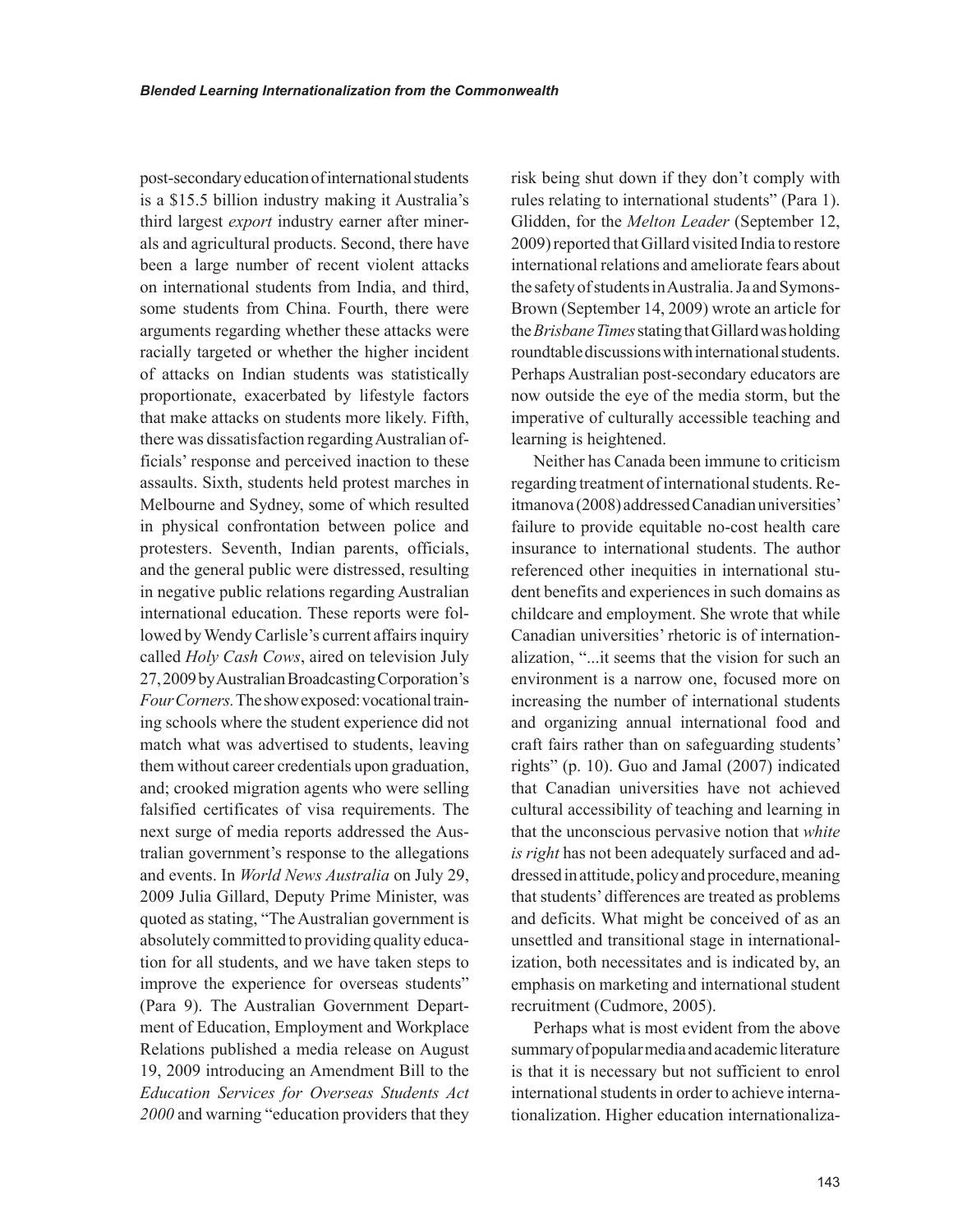tion has numerous elements, and in this paper we are operationally defining internationalization as quality education for students who enrol in an Australian or Canadian university who do not have citizenship in the respective country. There are numerous stress factors of intercultural study, one of the most significant of which is conversational language (Briguglio, 2000; Patron, 2009; Patron, 2007; Ter-Minasova, 2005) at least in part because language and culture are so embedded that the incoming international student is continually adapting, accommodating and reconciling culture as much as those students from non-English speaking backgrounds are learning to use the mechanics of English (Liddicoat, 2005). For the purposes of this chapter we adopt Leask's (2007) definition of higher education internationalization as learning "...in which students from a variety of cultural and linguistic backgrounds come together in a predominantly English-speaking environment and are taught in English (e.g. in... Australia,... Canada and the US)" (p. 86). Higher education internationalization is not achieved merely by recruiting international students. The institution must also foster a pedagogical stance of cultural appreciation and therefore facilitate culturally accessible teaching and learning.

Being an international student to a Commonwealth country has inherent challenges. De Vita (2007) presented an overview of the internationalization literature, focussing on the experience of international students, particularly in the context of the United Kingdom. His appraisal revealed pedagogic problems of international students as a predominant theme. These problems are exacerbated by the fact that universities are not using "culturally inclusive teaching and assessment strategies" (p. 159). De Vita listed the primary problems of international university students as:

1. barriers to effective intercultural communication, such as cultural stereotyping, language fatigue (for both second-language speakers and listeners) and misunderstandings due to the unqualified use of colloquialisms, idiomatic expressions and analogies;

- 2. a cross-cultural awareness gap in approaches in essay writing, in terms of discourse structures, academic literacies and referencing practices;
- 3. a cultural clash of learning and teaching styles, exemplified by issues such as the reluctance by some international students to participate in class discussions and in other collaborative and student-centred activities;
- 4. transitional difficulties in moving from dependence on rote learning to developing intellectual independence, critical thinking, the synoptic capacity and autonomous learning skills. (p. 158)

The literature documents intercultural problems of international students beyond the teaching and learning components, such as a discomfort with the Western *drink culture* (consumption of alcohol as a form of entertainment) and the resulting social isolation that can occur (Midgeley, 2009; Patron, 2009). Or, in the case of Canada, an expectation that international students can cope with the climate (extreme winter conditions) and afford the costs associated with dressing appropriately and safely for the varied seasons. While it is important to acknowledge the wide and significant scope of international student concerns, the non-academic problems are beyond the scope of this chapter. The focus of the remainder of this chapter is on the four pedagogic areas identified by De Vita (2007) as identified in the literature as the key problem focuses: communications, with a particular focus on language difficulties; academic skills; teaching and learning stance, and; constructivism.

This chapter describes the solution that two Commonwealth universities have found to facilitate culturally accessible teaching and learning of international students through blended learning. While there are numerous analyses contributing to the specificities of the definition of blended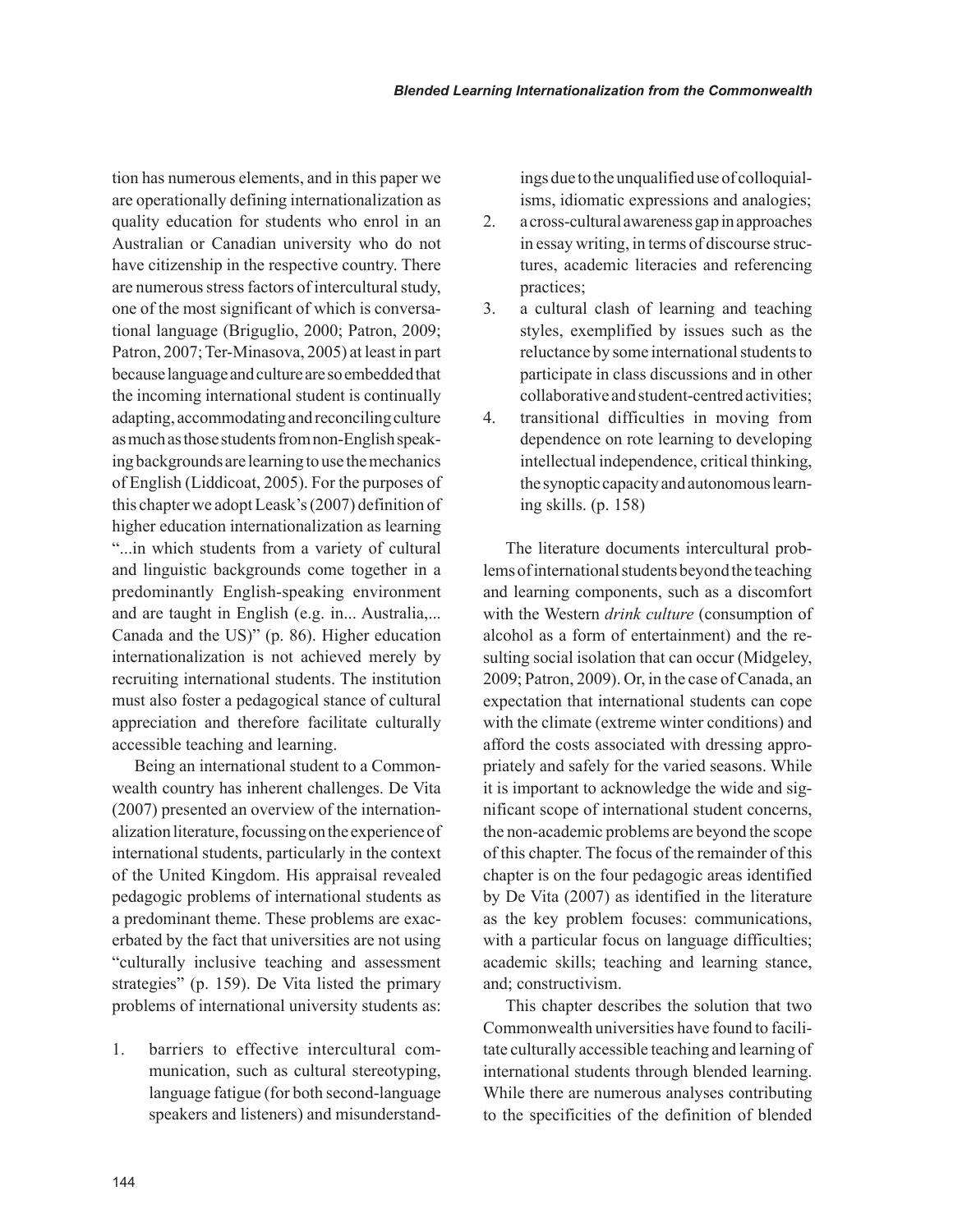learning in higher education, most authors agree on the basic elements that: a combination of face-to-face and digital teaching and learning approaches are offered to the students; the tools and approaches are deliberately chosen for their capacities and affordances, and; the design requires original creation versus tacking digital elements onto an existing face-to-face scenario or vice versa (Aspden & Helm, 2004; Boyle, 2005; Denis, 2003; Ellis & Calvo, 2004; Kirkley & Kirkley, 2004; Macdonald & Mcateer, 2003; Moore, 2005; O'Toole & Absalom, 2003; Osguthorpe & Graham, 2003; Stacey & Gerbic, 2007). Jelfs, Nathan and Barrett (2004) added an intriguing element to the definition in that blending also connotes *blending into students' lives*. Kerres and De Witt (2003) elaborated that designing pedagogically grounded blended learning means attending to content, communication, and student construction of learning. Lanham and Zhou (2003) specifically applied blended learning within the context of cultural accessibility. They argued that the "benefit of blending is that it allows students from different cultures the ability to select the delivery format of their learning content, hence improving their interaction with the environment" (p. 287). As presented in the cases that follow, it is this flexibility that is the key determinant of culturally and globally accessible higher education.

#### **case DescRiptiOns**

Putting aside geography and history momentarily, the two universities reflected in these cases have something unique to demonstrate in the field of higher education in that both have developed exemplar approaches to culturally and globally accessible teaching and learning. Both have common and disparate elements of higher education in Australia and Canada as Commonwealth nations which make them compelling for analysis. The case description is presented in three parts. The first part paints a picture of Australian and Canadian national and university culture in order to contextualize the relative cultural accessibility of the institutions. The second and third parts depict the case of a single university in each of these countries. The Bond University case focuses on the pedagogic problems frequently experienced by international students and the teaching and learning solutions that the university has put into place in order to address these challenges. The University of Calgary case is situated in the interface between learners and university programs and addresses the problems and solutions (where possible) of the Graduate Division of Educational Research within the Faculty of Education. Readers should note that blended learning is operationalized differently within the two cases. At Bond University, the blend of face-to-face and digital approaches is within every course, whereas within the University of Calgary case, the blend occurs within the program overall.

#### **australian and canadian national and university culture**

Bourne (2000) wrote about the contemporary irony that universities have a heightened role to play in worldwide socio-economic development within the age of the globalized knowledge economy, and yet universities are devalued commodities. He argued that the solutions to worldwide declining esteem and support for universities lie in alliances, networks and collective action between Commonwealth nations (developed and developing). As academics within two universities in two of the five wealthiest Commonwealth nations (after Singapore and United Kingdom and before New Zealand) we believe that collaborative efforts to communicate cultural accessibility of higher education teaching and learning such as conveyed through this chapter are worth prioritizing.

Miller (1995) compared and contrasted university culture in the United Kingdom, Australia and Canada. For the purposes of this current analysis, only the results for Australia and Canada will be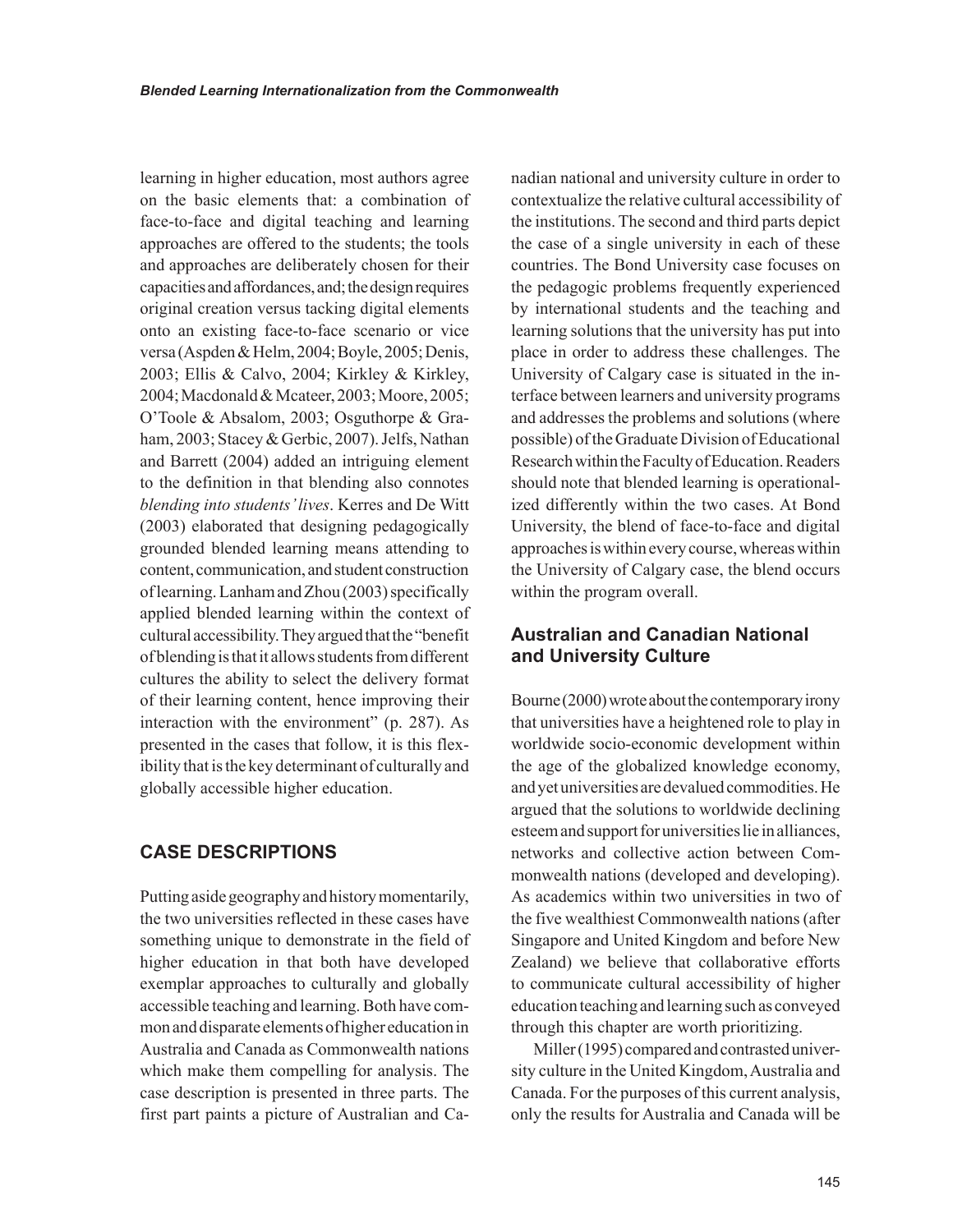described. Overall, Miller's inquiry revealed that between universities in these two nations, "the ideas that inform the dominant political discourses have much common ground" (p. 41). Miller highlighted a number of similarities between Australian and Canadian nations and university culture, many of which define them as distinct from many other university systems. Both nations have a colonial (as opposed to imperial) history. In both, there is a notable absence of 'ancient collegial' universities such as Oxford and Cambridge in the United Kingdom. In both nations, there is an increased percentage of society pursuing higher education with the effect of lowered aptitude entry scores. Both are suffering troubled economies. This can be seen in the decline of public funding to universities and the intensification of marketing and enrolment schemes. There is increasing pressure to adopt instrumentalist vocational pedagogical models. There is reduced research funding and intensive competition between universities for these funds. The majority of funded research explicitly addresses national economic priorities and has the potential to generate private industry contribution.

While both nations administrate universities through federal as opposed to unitary systems, herein are the primary contrasts. Miller described the Australian case as a 'hard' federal case. "The Commonwealth government in Canberra, through the exercise of financial, administrative and political power, has been able to take increasing control over universities and those who work in them" (p. 44). On the other hand, while higher education is ultimately federal in Canada, distribution of funds is handled provincially. Canada is a "federal state of ten provinces and two territories<sup>1</sup>, whose constitution recognizes higher education as a matter of provincial jurisdiction and control" (p. 44). Miller explained that the federal government distributes block funding to the provinces who may then distribute the overall money at provincial government members' discretion including, for example, acting upon a decision to allocate

a higher proportion to health care leaving less for higher education. Miller's analysis revealed Australian and Canadian university systems as more similar than different, and as developed Commonwealth nations, distinct from other higher education systems.

The paragraphs above presented a primer to Australian and Canadian university systems. Because this chapter is part of a collection about cultural accessibility, the next question then, is what about culture? How similar are Australia and Canada culturally? The premier authority on culture is Geert Hofstede. His (2001) second edition of *Culture's Consequences* presents the most-pervasive and well-respected cultural factors and model despite the fact that his data was primarily collected between 1967 and 1973, and that his theory has been critiqued as static, essentialist and over focused on nation as the sole determinant of culture (Chiang, 2005; Min-Sun, 2007). While it is important to acknowledge these criticisms, Hofstede's model is used here because his data is consistent with the authors' case observations. Hofstede described his primary research method as follows.

*The base data for the study discussed in this book were collected in a large multinational corporation: IBM. The company's international employee attitude survey program began between 1967 and 1973 in two survey rounds produced answers to more than 116,000 questionnaires from 72 countries in 20 languages. The analysis focused on country differences in answers on questions about employee values" (p. 41).*

For the purposes of this chapter, each of Hofstede's five dimensions is briefly described, and the scores for Australia and Canada compared and contrasted. As a metaphoric yardstick for American readers, scores from the USA are included in the analysis. For international readers, the high and low country on each measure is identified.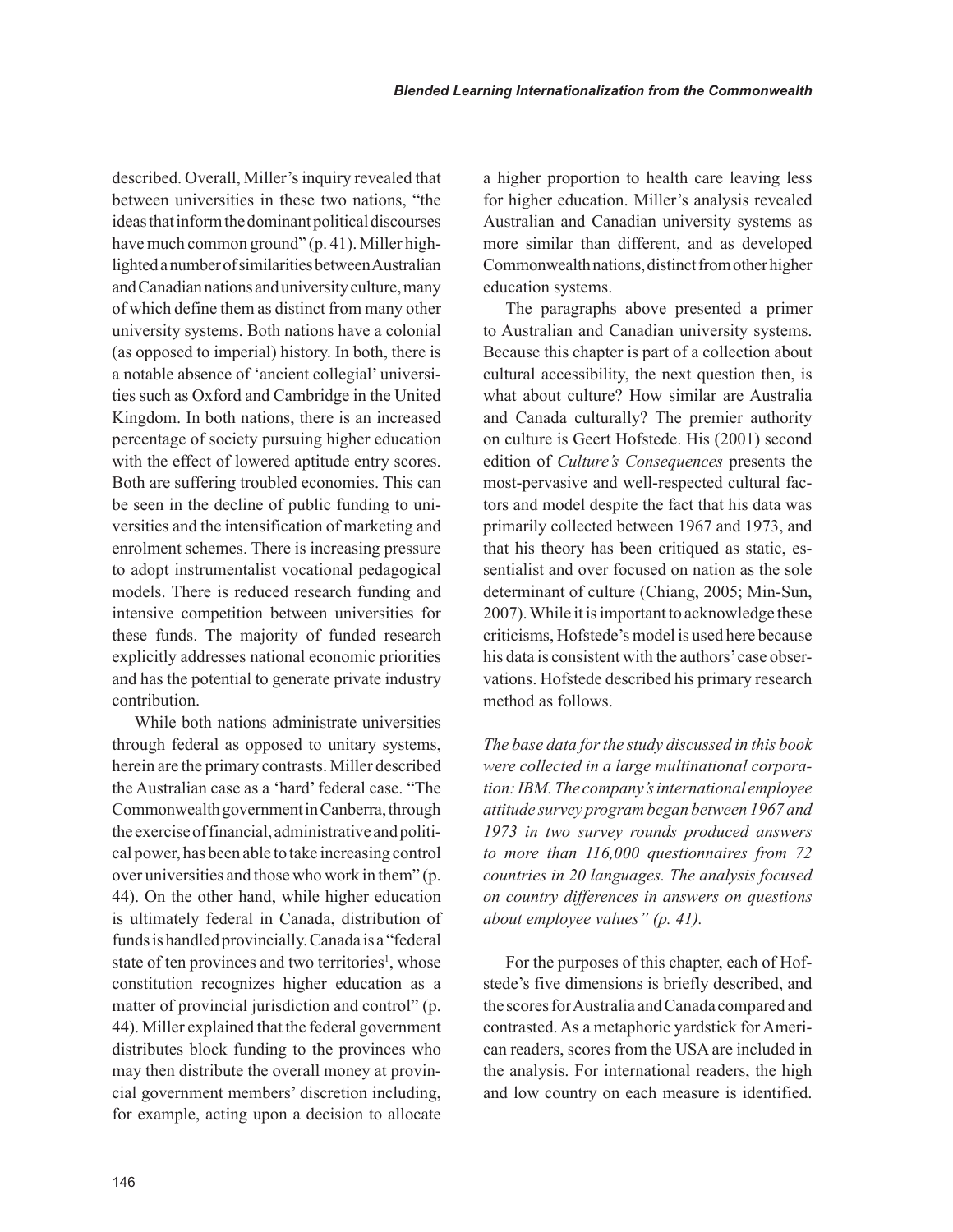The implications of each cultural dimension on higher education are introduced.

The higher the score on the individualism / collectivism scale (out of a possible 100 points), the more motivated persons of that nation are by personal gain – hence higher individualism scores. They make their decisions based on what will benefit themselves personally over the good of the nation or society. Australia has the second high score in this category (90). USA, the high scorer, exceeded Australia's score by only one point. Canada falls somewhat lower in the national comparison, but is still highly individualistic at 80 points. The smallest score on this scale was by Guatemala, meaning that persons from this nation are more likely to put others over themselves. As an illustration of the complexity of higher education cultural accessibility, one can imagine the group-work dynamics when a Guatemalan student is assigned to work with students from the USA and Australia.

The second dimension is power distance. A high score in power distance means that there are large degrees of separation between ranks or castes in society. Persons from cultures who score high in this category honour and revere their superiors in social status and rank. Australia, Canada, and the United States all scored well below the midpoint of this scale at 36, 39, and 40 respectively. This means that by most counts they are egalitarian societies. It is not surprising that of the three, Australia scored lowest, as Australians have low tolerance for people who "big note" themselves, including and perhaps especially, university academics. The high culture on this measure is Malaysia and the low is Austria. The implications for higher education are that Malaysian students are likely to experience discomfort with expressing critical thinking if the line of argument runs counter to what their professor has lectured. The tendency of students from south-east Asia to listen rather than speak, and to seek and explicitly follow the professor's instructions is well documented by authors such as Gerbic (2005), Gu (2005), Skyrme (2005), and

Thorpe (2006). Notably, international students beyond Asia (e.g. France) struggle with similar cultural dissonance with respect to pedagogical stance (Patron, 2009).

The third dimension is masculine / feminine. In a masculine culture, *men are men and women are women*. In other words, there is high traditional gender role definition. Feminine cultures, on the other hand, are much more flexible and allow diversity within gender characteristics and roles. A high score on this measure indicates a more masculine culture. On this scale, Australia and United States are once again very similar. The scores were 61 and 62 respectively. Canada, on the other hand, is close to the midpoint at 52. The high (masculine) culture is Japan and the low (thereby feminine culture) is Sweden. In other words, Japanese students are likely to feel at home in Australian higher education with a dominant discourse that authors such as Currie, Harris and Thiele (2000) call *masculinist*, where authority positions are considered to be biased towards men (Asmar, 1999) and where the majority of students are enrolled in traditionally gendered disciplines (Miller, Lietz, & Kotte, 2002).

The next cultural category is uncertainty avoidance. The people of countries who score low on this dimension (the lowest score going to Singapore) have low tolerance of the unknown. They like to identify, anticipate and control as many factors as possible. The high-scorer was Greece. With Australia's vernacular of "no worries" juxtaposed with a need to anticipate weather-related natural disasters, they fall almost exactly between the two ends of the continuum with a score of 51. Canada and United States are very close by, at 48 and 46 respectively. There is a higher education saying that goes – *the greatest university learning is to tolerate ambiguity.* Singaporean students do not subscribe to this sentiment. They tend to experience heightened frustration with Australian and Canadian educators with constructivist pedagogies.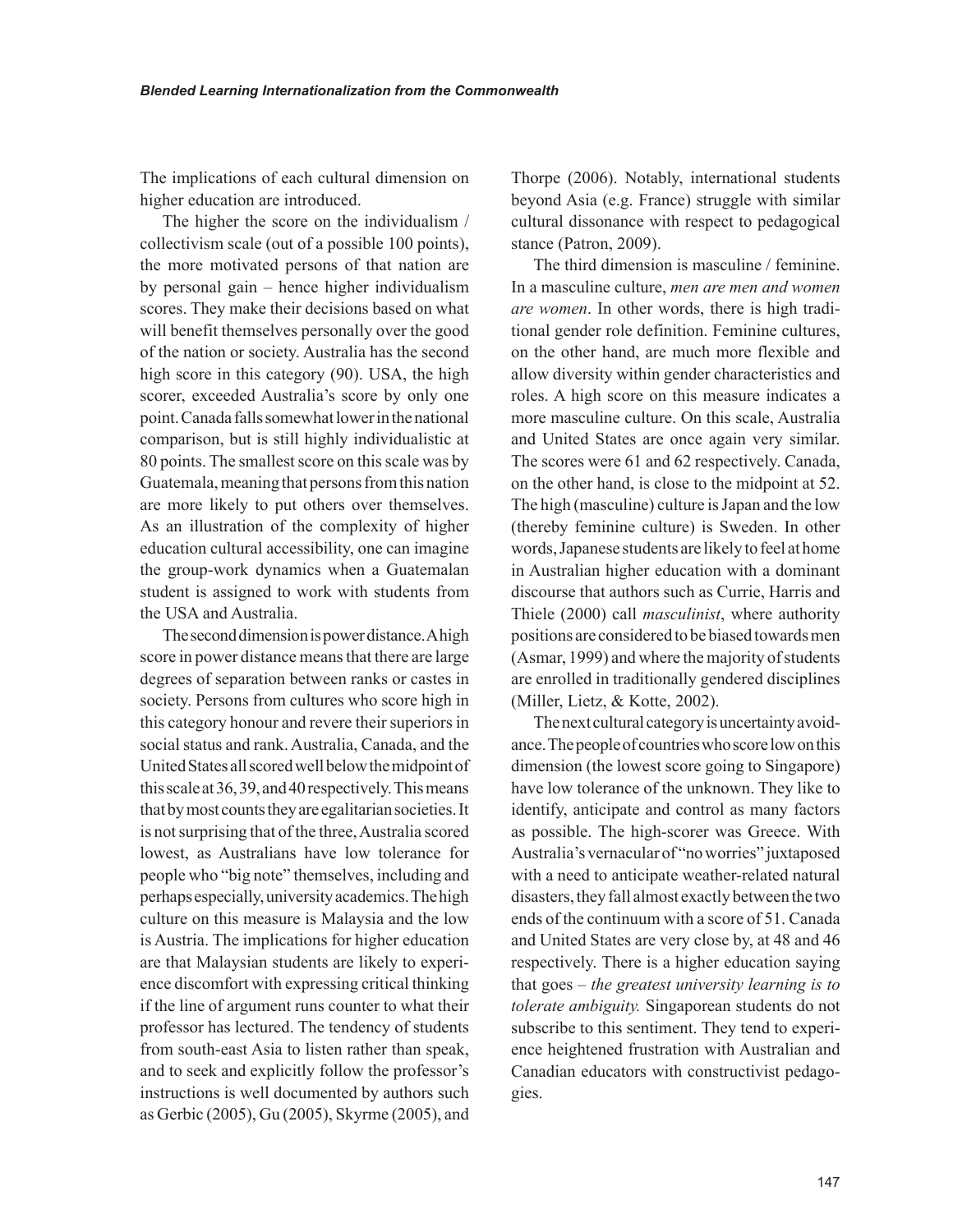The final category is about perspective and outlook with long-term on one end of the continuum and short-term on the other. Countries, who score highest such as Hong Kong, orient themselves to the distant future. The people of Hong Kong are capable of delayed gratification. On the other end of the scale, people from Pakistan are oriented toward short-term gains and rewards. Fortunately for the students from Pakistan, Australia and Canada both have fairly low scores on this domain (31 and 23 respectively), indicating that people of both of these cultures tend to cast their gaze upon the short-term. Similarly, the score for the United States is 29. Applying this domain to higher education, students from Pakistan tend to want assessment items earlier in the term with quick-turn-around on the feedback, whereas students from Hong Kong are willing to study for a large-scale final exam.

It is important to remember that there is a great deal of variation *within*, just as there is *between* cultures (Guo & Jamal, 2007). Some of the other impacting factors are age, gender and birth order. While Hofstede's model should not be used to homogenize, stereotype or to erect ceilings on students, the cultural dimensions do raise the salience of learning factors such as the dynamics of the relationship between the teacher and learner, the learners' relative needs for clear expectations, and desire for feedback. The means by which an Australian and a Canadian university developed solutions to address culturally accessible learning follow.

#### **Bond University**

Bond University opened in 1989 on the Gold Coast of Queensland, Australia. Bond was the only tertiary institution in Australia designed as an international university, as opposed to an Australian university with an enrolment of international students. As such, Bond has developed specialized programs and pedagogical initiatives to support a consistent enrolment of 40% international students and 60% Australian national students. The 2008 total student population was 3758, 27% of whom were postgraduate. Bond is a private, notfor-profit university with four faculties: business, technology, and sustainable development; health sciences and medicine; humanities and social sciences, and; law. Bond operates through three full compulsory semesters meaning that students complete a condensed degree. Since establishment, Bond has produced over 12,000 graduates and currently graduates 1500 people per annum.

As a newcomer to Australian higher education (Marginson, 2006), Bond University established and has maintained itself as distinctive in teaching and learning. Across the university, Faculty and school administrators, and academics design learning experiences and assessment items that catalyse the four graduate outcomes of: knowledge and critical thinking; leadership, initiative, and teamwork; communication skills, and; responsibility.

Teaching and learning at Bond University is distinctive in three ways. First, the ratio between academics and students is maintained at the uniquely low figure of ten to one. Small course sizes mean that Bond academics are able to meet the desirable pedagogical conditions of multiple means of representation, engagement, and expression. These principles of universal design for learning as described by Jardine, Friesen and Clifford (2006); Kinash (2006); Moulton, Huyler, Hertz, and Levenson (2002); Rose and Meyer (2002); Rose and Meyer (2006), and; Rose, Meyer, and Hitchcock (2005) are a means of meeting the needs of diverse learners through facilitating learning experiences, motivating, and encouraging students to demonstrate their learning in a variety of ways, including a blend of traditional paper-based, digital and multi-media pedagogies.

Second, Bond University is broadly and deeply connected to the community. Industry committees extensively informed the initial higher education curriculum, and the professions and professional accreditation continue to shape content and teaching processes. The students participate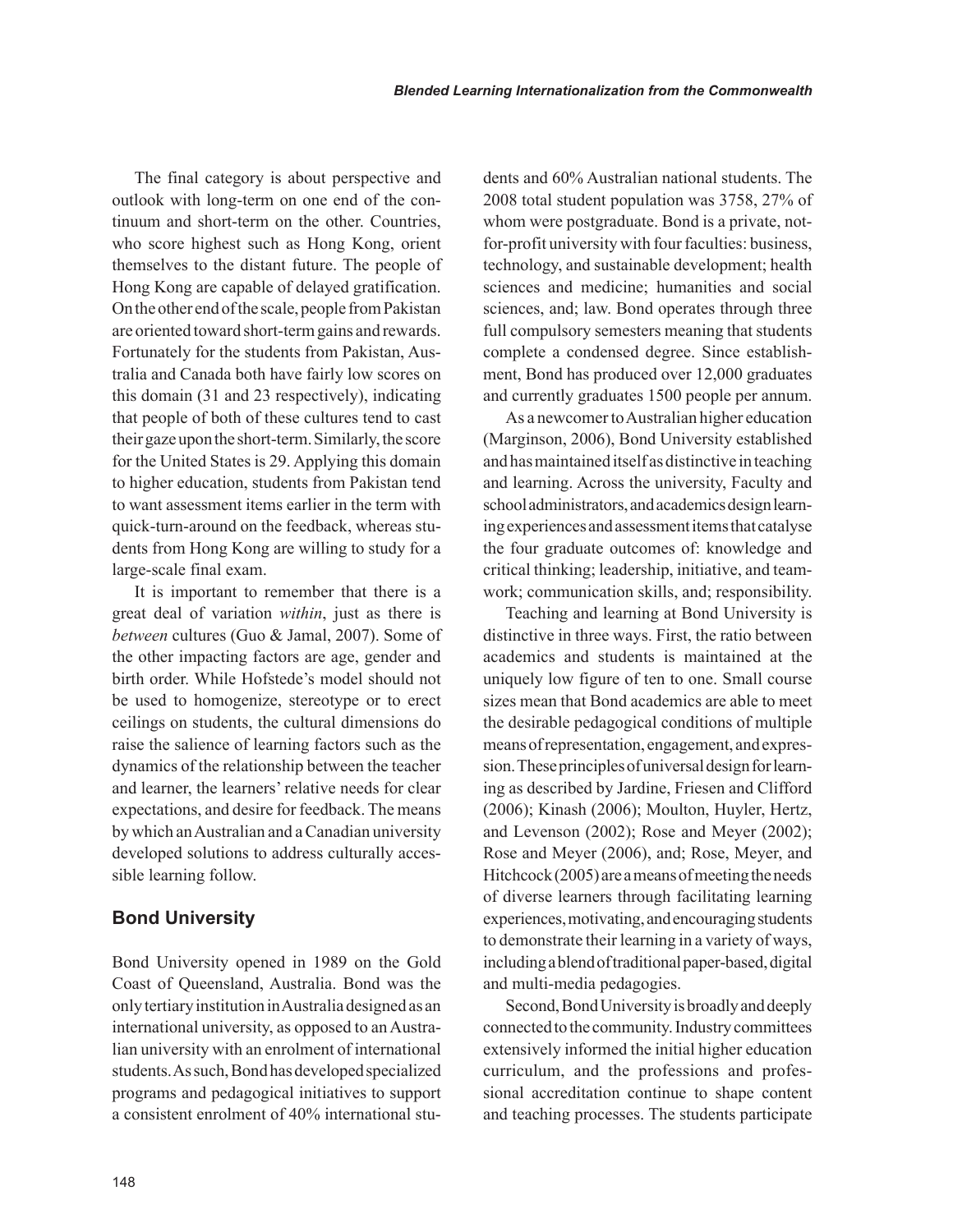in work-integrated learning and all learning is conversely integrated through authentic work. Through research partnerships, internships, and a well-supported alumni network, Bond University maintains close ties to its corporate partners.

Third, Bond University has committed to blended learning through choosing a combination of face-to-face and e-learning across the university and for 100% of courses, unique in the field of higher education whereby the other Australian universities offer courses in each of the three modes of face-to-face, distance, and blended learning. In other words, at other universities some courses are offered as traditional lectures and tutorials without any interactive online components, other courses are offered entirely online through a learning moderation system and students never physically attend the campus, while still others are offered as a blend. The 100% blended nature of Bond University's pedagogy has proven effective.

Evidence of Bond University's quality is seen in a number of external awards. Most significant to this chapter, Bond is Australia's highest rating university, earning the most five-star ratings of any university across nine key performance indicators (including teaching quality, educational experience, and graduate outcomes) in the 2010 Good Universities Guide. The Law school's mooting team was the world champion of the 2009 International Criminal Court Trial Competition, defeating Yale and Utrecht University in the final of this prestigious competition. The Sustainable Development program is offered in the Mirvac School of Sustainability which won two of the 2009 Gold Coast Urban Design Awards and the 2009 Sustainability in the Built Environment Award. This building is Australia's first education pilot project to receive a six-green-star rating for design, thus demonstrating Bond University's commitment to authentic education of its students and leadership for global sustainability. Finally, Bond University is listed in the 2009 Industry, Company and Business Research's top 500 private companies. This bodes well for the Business

students, many of whom prove to be successful entrepreneurs upon graduation.

The next focus is on Bond University's initiatives to foster culturally accessible teaching and learning through blended learning. These solutions are organised under the four headings of the key pedagogic problems of international students as presented by De Vita (2007). Only some of Bond University's many solutions to cultural pedagogical accessibility are addressed here. Because Bond's mission is as an international university, there is a pervasive intercultural attitude and approach throughout the Faculties, schools, and student support programs. The strategies are too numerous to create an exhaustive list here. In addition, academics, administrators, support staff, and the students themselves are always refining and creating approaches in a dynamic process. As such, some of the approaches that are thought to be especially creative and therefore may be new ideas to other universities will be described here.

1. The pedagogic problem of communication and in particular language and Bond University's blended learning solutions.

All Bond University students participate in face-to-face learning in pedagogically designed spaces. Student presence on campus presents informal opportunities to interact with their student colleagues. Bond University developers keep up to date on the latest research on learning spaces (e.g. Long & Ehrmann, 2005; Wedge & Kearns, 2005) so that campus spaces are richly connected and invite presence and collaboration. A prime example is the Multi-media Learning Centre always comfortably crowded with learners. The student attendance in the months June through August 2009 exceeded the main library visits by 30%. The space is technology-rich with computers loaded with software and with LCD projectors and screens, wireless internet, and plenty of electrical outlets for plugging in laptops and charging mobile devices. There are a variety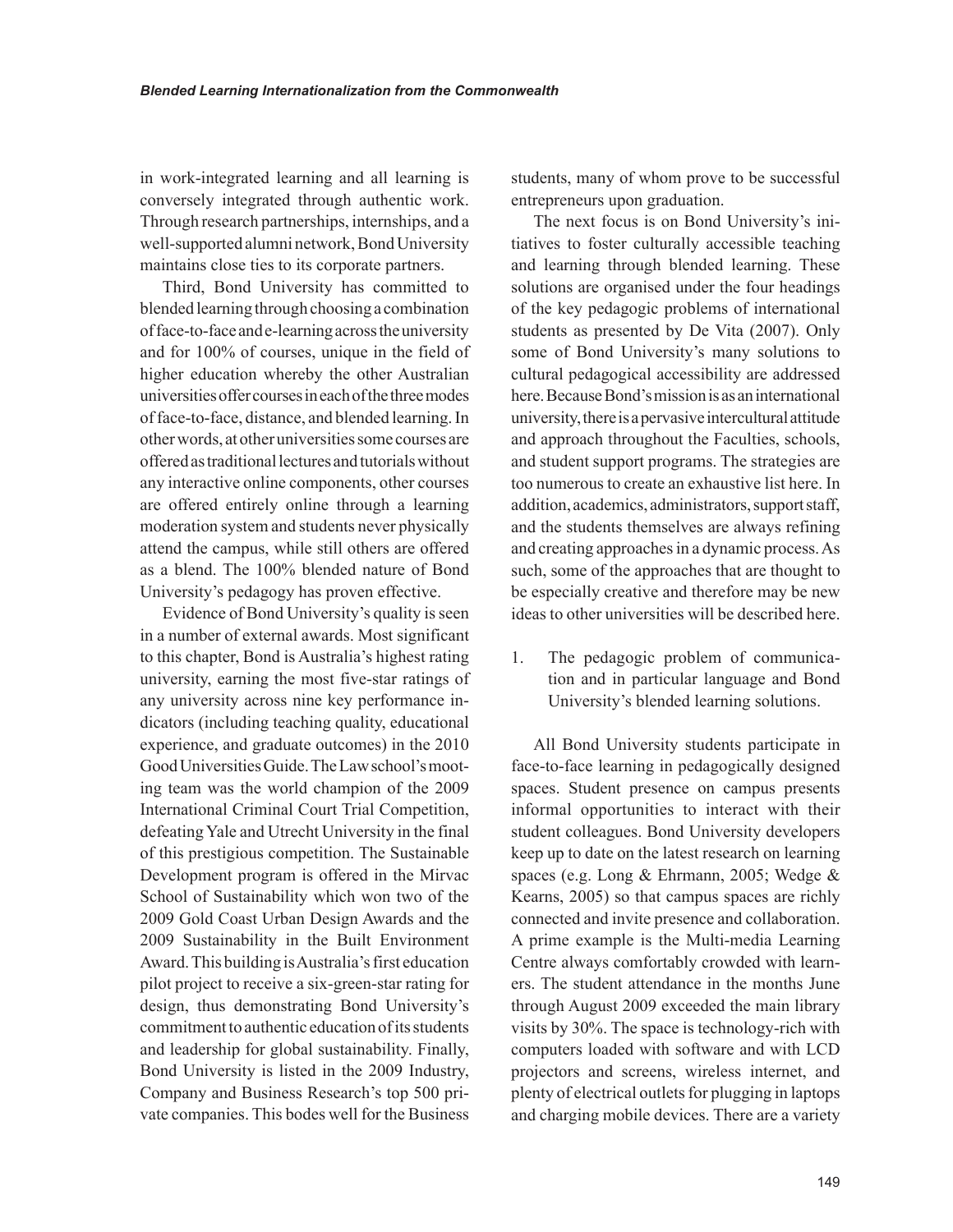of seating options including diner-booths, long counters with barstools, and a break-out room with kidney shaped couches.

It is not enough to leave student communication to chance. Even with conducive environments, fear of not being able to succeed with the language may still keep international students from communicating. The Bond University Career Centre enhances the opportunities for conversation by hosting regular chats designed for international students. Australian national students are also invited to attend, and frequently do. Students provide feedback that they look forward to these sessions, as it reduces the anxiety of approaching people cold and trying to create an opportunity to practice one's language skills through social conversation.

Because Bond University maintains a low instructor to student ratio, academics get to know their students well and are able to assess their particular needs and recommend solutions. It is suggested to students who experience heightened communication problems that they enrol in an elective called *Language and Drama*. This course was designed to address the communications needs of some of Bond University's international students, as drama is empirically demonstrated to yield more opportunities for conversational language than any other discipline (Gill, 1997). Students work in groups to plan short skits and perform them in front of one another. The instructor gives them assignments such as reading all of their lines very slowly, very quickly, or with deadpan or exaggerated expression so that the learners have extra practice with communications skills. The semester culminates with performance of a play in a theatre with an audience. The performance is filmed and students are given copies of the DVDs so that they have a record of their performance to take with them upon graduation.

Bond University offers instruction in four languages – Chinese, French, Japanese, and Spanish. Many of the international students choose to enrol in language courses, as studying a language brings salience to conventions such as grammar and intonation, thereby helping with their English learning. In 2009, Bond University initiated the first year of what will become annual language competitions. Students at all levels competed in the language(s) that they were learning. The adjudicators came from local embassies. The competitions were filmed and the resulting DVDs used to give learners multi-media feedback on their own progress and for other students' peer modelling in language development. Personal reports indicated that experiencing the challenge of learning a language heightened the empathy of Australian national students for their international student colleagues.

2. The pedagogic problem with academic skills and Bond University's blended learning solutions.

Student Learning Services (SLS) at Bond University offers a diverse menu of supports for students to develop their academic skills. The availability of these services is clearly advertised on digital signage. In addition, many of the instructors work together with the Manager of SLS to build trigger elements into early-semester assignments. Examples of trigger items might include proper in and end text referencing and synthesizing information. Through these trigger items, students who are at risk of academically struggling come to the early attention of their instructors, who then refer them to SLS for support. Online, SLS has developed an extensive student intra-net site with primers, exemplars, mind-maps, and digital games to practice academic skills. Face-to-face, SLS staff persons provide small-group workshops and one-on-one tutoring. They also provide workshops for academics in a train-the-trainer model.

3. The pedagogic problems of culturally dissonant conceptualisations of teaching and learning and Bond University's blended learning solutions.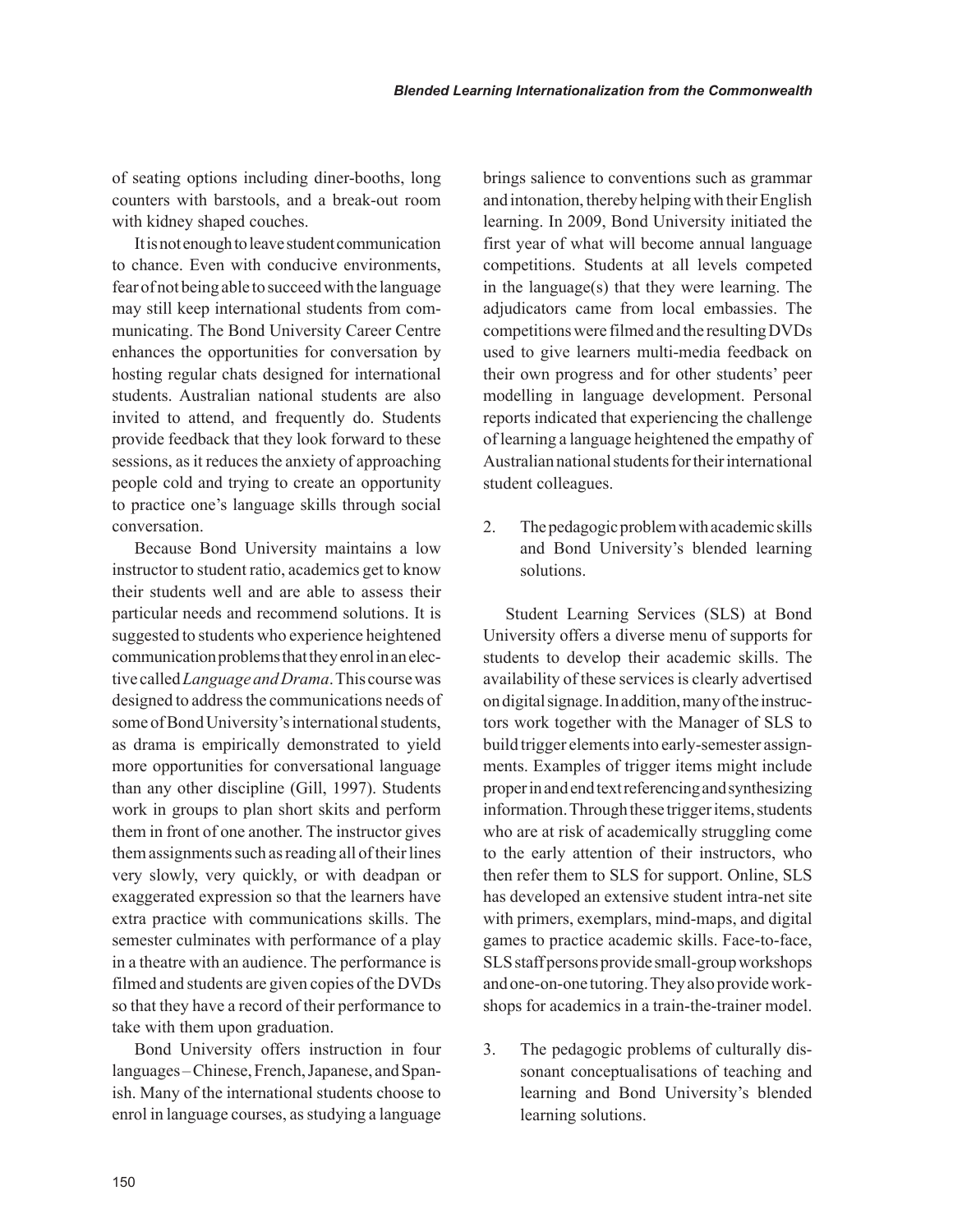As described above, culture is deep and enduring. We cannot expect students who have been taught to listen rather than speak, and rewarded for precise recall, to suddenly engage in Socratic dialogue with their instructor and frame their own arguments. Scaffolding is an educational metaphor that comes from the construction industry whereby supports are applied until a point of stability is reached. This approach of more intensive initial supports, removed over time when the student no longer needs them is effective in higher education (Rodríguez & Cano, 2006).

At Bond University, instructors from different schools and Faculties use the Podroom to scaffold learning through problem-based learning (PBL). The Podroom is a flexible, digitally enabled learning space. The work stations are designed for paired-learning. Each station has a single hard-drive and keyboard and two monitors. The central console is able to switch the images from station to station so that students can see the work being done at other stations without leaving their own. There are two LCD projectors and screens so that images from the central console and/or the stations can be centrally projected. In addition, there are kidney shaped couches and ottomans that are easily moved into comfortable group configurations.

The Podroom is ideal for problem-based learning (PBL). PBL begins with a problem, question or case. Instructors support students through progressive information and strategies to pose solutions (Venkatachary, Vasan, & Freebody, 2009). The flexible furnishings and spatial arrangements of the room allow the instructor to orient large group discussions. The pairing at the wireless work-stations allows students to support one another through searching, finding, analysing, and proposing. The instructors often pair international with Australian national students. The ability to project various images throughout the room and on the large screens allows peer-support and distribution of roles and stages of the process. The nature of PBL is grounded in scaffolded learning and students learn strategies and problem-solving skills that transcend the course and discipline.

4. The pedagogic problem of encouraging students to adopt a constructivist approach and Bond University's blended learning solutions.

As described above, one of the graduate attributes that Bond University has made a commitment to fostering is knowledge and critical thinking. It is imperative that students are supported to move from their comfort zone of rote learning to constructing their own frameworks, theories, and arguments. Bond University supports students' generation of knowledge through Web 2.0 technologies. Flew (2008) presented and discussed a model of new media participation. The learners' new media actions listed in order from low to high engagement are, "read, favorite, tag, comment, subscribe, share, network, write, refactor, collaborate, moderate, lead" (p. 32). Web 2.0 technologies foster activity at the high end of the engagement scale. For example, through using WordPress, a blog publishing application, the instructor is not the sole member responsible for developing, posting and editing the learning resources. As adult learners, the students are also responsible for generating and sharing information, ideas, and critiques. Intercultural learning is fostered through activities such as asking students to generate examples and cases from their national contexts. Numerous communications tools are available through the application so that learners are conversing and pushing one another's thinking. The advantage of blended approaches is that there are face-to-face sessions in which to support learners who are new to Web 2.0 technologies.

#### **university of calgary, Faculty of Education**

The University of Calgary (U of C) is a comprehensive university, ranked in the top seven of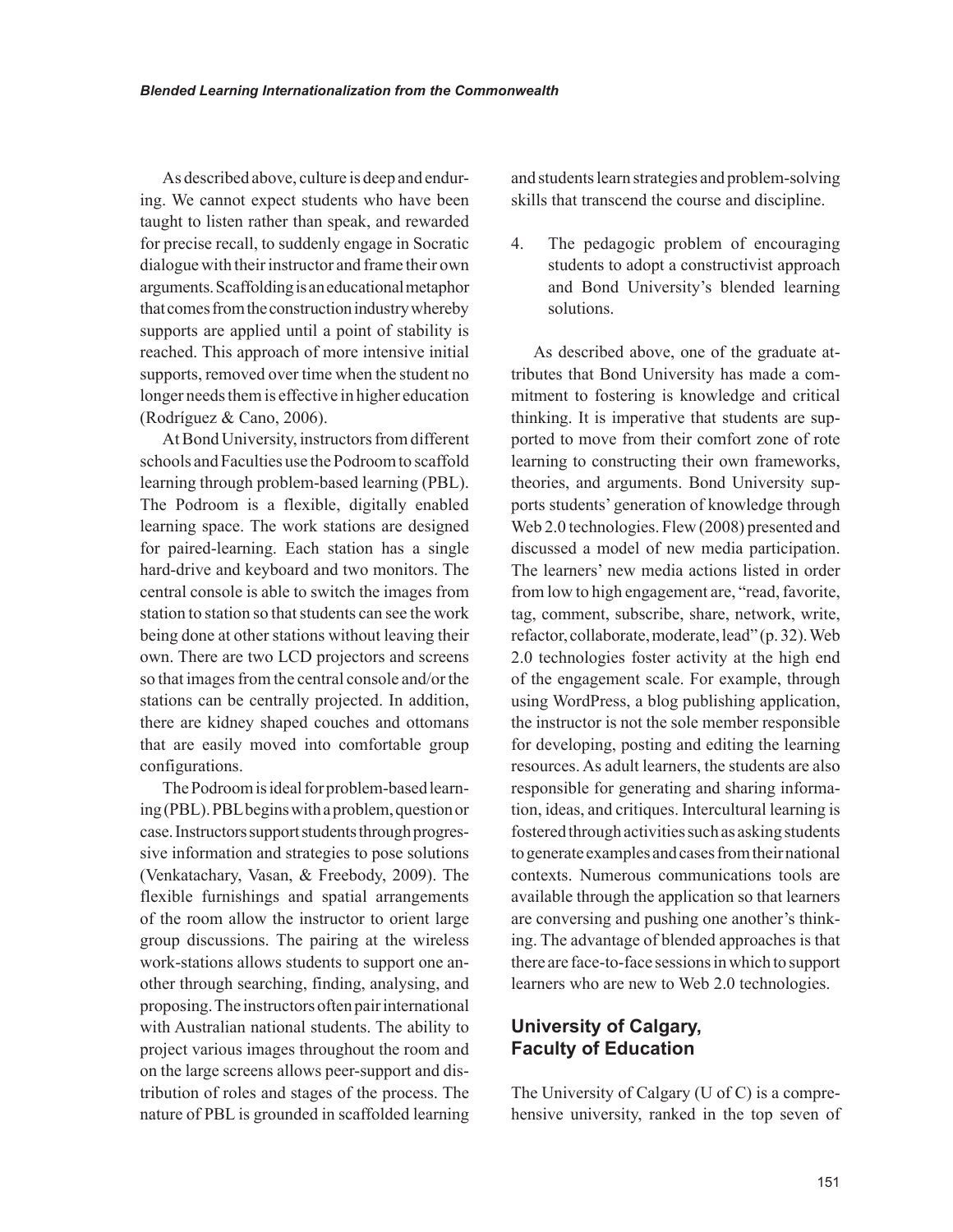Canadian research universities, with 17 faculties and 30 research institutes, supporting more than 27,600 students in undergraduate, graduate and professional degree programs. U of C has a full complement of academic programs and encourages multi-disciplinary programs, meaning students can combine their interest areas and create an education that suits them. The university has a commitment to internationalization, recognizing it as an integral part of the economic, political and social realities of its campus and the wider community. There are over 2,100 international students from 100 countries at the U of C and approximately nine percent of undergraduate international students are exchange students, on-campus for only one or two semesters. Internationalization is a priority, and the university is committed to offering more students opportunities for study and travel abroad with over 125 active student exchange agreements as well as a number of field schools and group study opportunities. Currently more than 1000 undergraduates per year include study abroad as part of their degree program. For example, students in the final semester of their Bachelor of Education program can elect to participate in *Teaching Across Borders*, and complete their semester teaching in one of more than 10 countries around the world.

Owing to the size and complexity of the institution, it would be impossible to summarize the responsiveness of each faculty to the issue of internationalization and the inherent challenges identified earlier in this paper. For example, the Faculty of Nursing has opened a campus in Qatar, offering a bachelor's degree in Nursing, which is contextually based and driven by international standards (http://www.qatar.ucalgary.ca/home/ mission). Specifically, whereas the case of Bond University focussed on the entire university, this case will focus on the innovative programming of the Graduate Division of Education Research (GDER) – a division within the Faculty of Education.

GDER added distance delivery, in addition to and parallel with, its campus-based graduate programs, thereby extending its reach and access to a range of learners in various locations across Canada and the world. Application to both delivery options is viewed with the same rigorous admission standards. The difference between the two rests with the fees charged (distance delivery is more expensive); courses offered (of the 10 specialisations within GDER, two do not offer their courses online); and degrees offered (the PhD is not offered via distance delivery). Typically, graduate students enrol in a mixture of delivery options, choosing some distance education courses and others with face-to-face components. Most campus-based courses offer online activities, using a learning management system (Blackboard) or other social software such as blogs or WIKIS.

Because the University of Calgary (U of C) has identified itself as a research and inquiry-based institution, much of the pedagogical framework describing Bond University in the previous section is core to U of C's instructional design. Of particular interest are five concerns specific to U of C and the approach that GDER has taken to address them.

1. The value of a PhD degree - When the Faculty of Education conceptualized a distance delivery doctorial program, its purposes were clear; (1) to increase access to doctorial education for working professionals who could not stop their careers and pursue a degree fulltime and (2) to meet the needs of rural and remote students who could not leave their communities and move to Calgary full-time. The Faculty of Graduate Studies at U of C granted GDER permission to offer online doctorial studies but only for the specific program of Doctor of Education (EdD). This has proven problematic as some countries give priority to PhD degrees, viewing EdDs as less scholarly and more applied. Therefore, international students wanting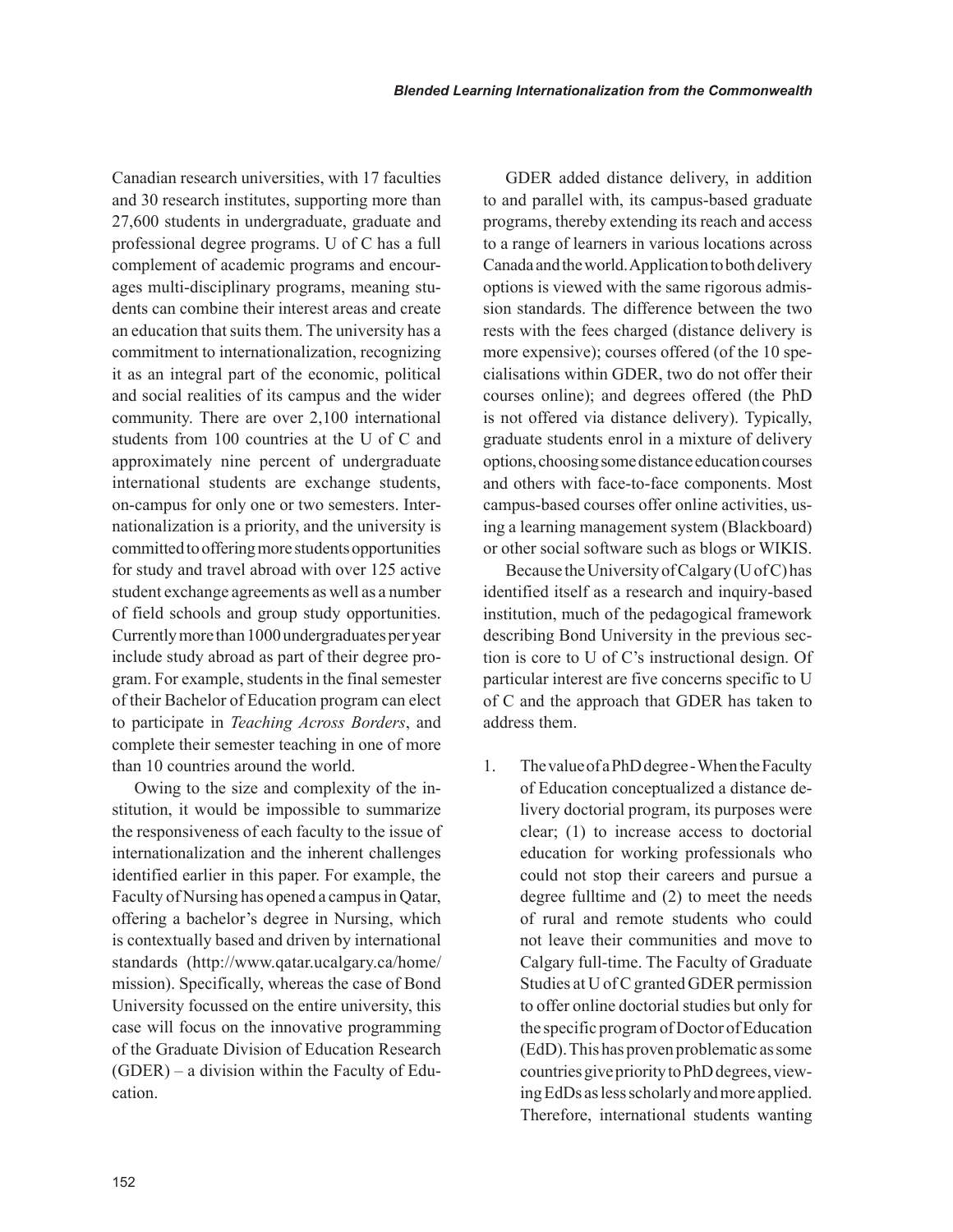a PhD must come to campus in Calgary, leaving work, families, friends and support networks while incurring substantial cost in terms of travel and relocation. At this point, there is absolutely nothing GDER can do to address this, as the decision was made by the Faculty of Graduate Studies. Ironically, Harvard University only offers EdD degrees so it seems the issue is really international perception of the value of the EdD.

- 2. Difference in fee structure Completing a degree by distance delivery is almost double in cost. Further, few if any scholarship funds are available for distance delivery students. These issues have caused some distance students to feel that the distance program is a "cash grab" by the institution. Ironically, even recognizing these price differentials, many local Calgary residents opt to take their program by distance delivery for the perceived convenience and flexibility. GDER is addressing the issue of scholarships for distance students, but the fee structure will probably not change in the near future as GDER is required to follow a cost recovery scheme to finance programs beyond the traditional model of campus based teaching and learning.
- 3. Access to resources University of Calgary has become a leader in access to digital resources to both support campus and distance students. The Faculty of Education is proud of the fact that it has provided library access to university colleagues in developing countries, offering them the same access to the U of C collection as campus faculty and students. Further, the U of C is building a digital library (http://www.ucalgary.ca/ oncampus/weekly/oct14-05/digital-library. html) which will expand access to resources to a wider range of patrons - globally and locally.
- 4. ICT skills Even as technology becomes more pervasive and affordable, the defi-

ciency and/or gap in skills and abilities of both students and faculty remains wide. GDER offers support and training sessions on everything from digital library access and database searching to basic ICT skills in the use of both asynchronous (Blackboard) and synchronous (Elluminate Live) software. While one might assume a gradual increase over the years in skills and awareness of both students and faculty, this has not proven to be true, and so students and faculty come to classes with various technological challenges and concerns. GDER has instituted an ICT support team; and the U of C has an IT department that handles technology and communication related issues, ranging for security to access, innovations to support for existing e-learning environments.

5. E-learning challenges – So much has been written about the promises, potential and problems of e-learning, that they need not be addressed in this case other than to say issues of time zones for synchronous learning (for example, in a current distance course students are from across Canada, Greece, and Japan and Korea); cultural context (for example in the course mentioned previously, students are from Canada, Saudi Arabia, USA, Pakistan, and East Africa); and previous learning (previous degrees for graduate students in GDER have been obtained from countries around the world) significantly impact course design. To address these challenges, GDER has tried to balance synchronous and asynchronous class meetings recognizing that all students are not in the same time zone; has attempted to reflect a respectful stance to potentially controversial topics; and conforms to an international standard which translates degrees from various countries using a well recognized metric (International Handbook of Universities and Guide to Chinese Universities and Colleges).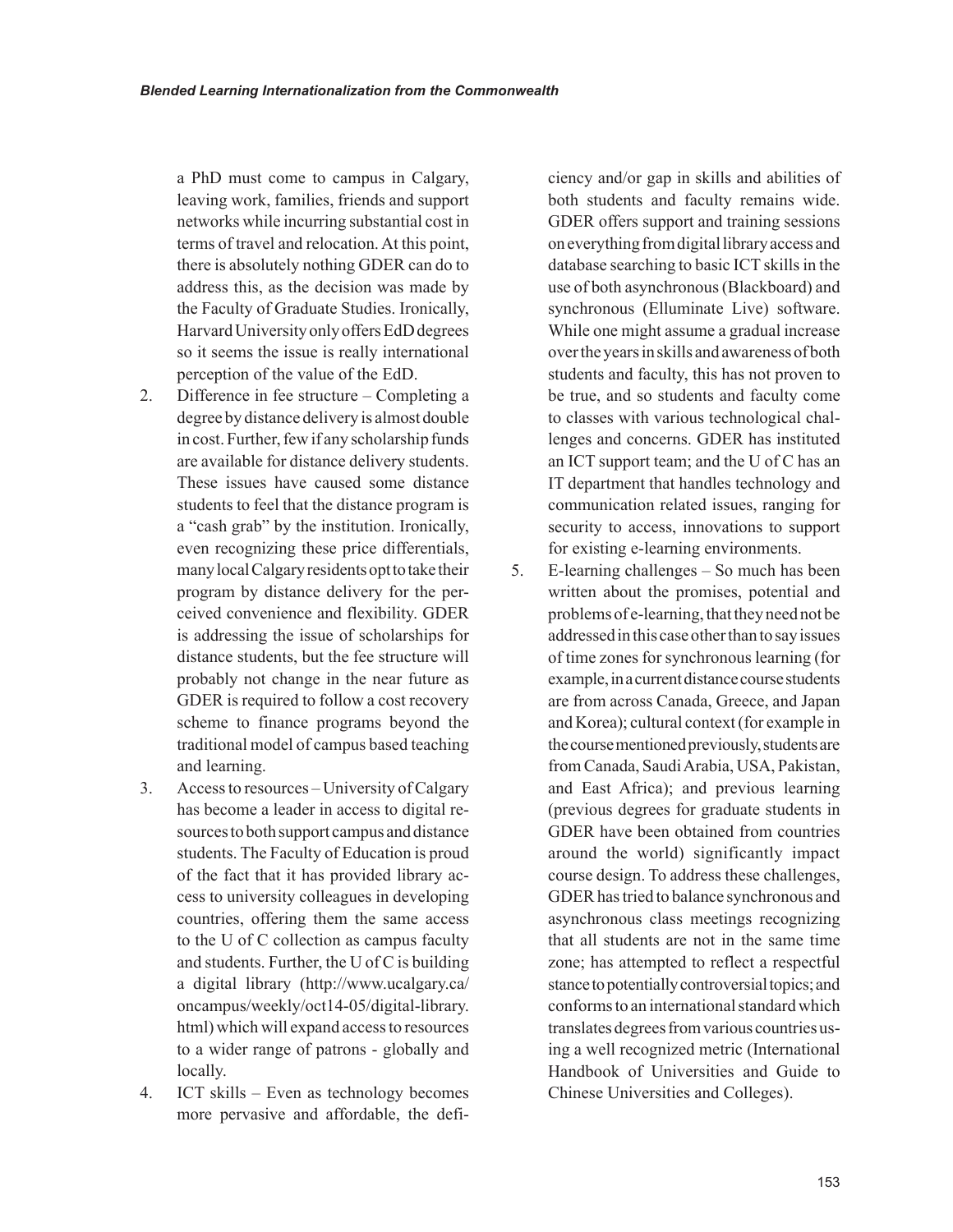While not claiming to have *gotten it totally right*, the Faculty of Education at the University of Calgary attempts to balance the competing interests of the institution, the faculty, faculty members and students. Students are offered regular opportunities to evaluate their program, courses and instructors. While not perfect, these evaluations do positively impact faculty merit and promotion, program direction, and external reports concerning student satisfaction.

#### **anaLysis Of sOLutiOns**

The case universities' commitment to blended learning can best be understood through applying Postman's (2003) critique of the Internet in higher education. Pittinsky (2003), Chairman of Blackboard Inc. at the time of publication, invited six other people to write their responses to the question, "is the impact of e-learning on higher education transformative or simply evolutionary" (xiv). The responses of contributors such as the Columbia University Teacher's College President and a Wall Street Equity Analyst were very positive about the impact of the internet on higher education, leaving the reader with the question as to whether universities of the future would trade *clicks for bricks*, or in other words, whether all higher education would be conducted online rather than on physical campuses. Postman, New York University Professor and Social Critic, wrote what Pittinsky described as "the potential downside of technology's increasing impact on education" (xviii).

Postman (2003) posed six questions to consider about e-learning in higher education: what problem gets solved by this new technology; whose problem is it; what new problems are created after solving an old problem; who and what might be harmed by a technological solution; what changes are gained and lost with new technologies, and; who and what acquire power due to technological change.

The first question is – *what problem gets solved by this new technology*. Postman's (2003) goal in asking this question seemed to be to raise awareness that the technology *should* arise as a response to a problem rather than just because the developer or adopter is a techno-enthusiast. In the case of Bond University, the approach to blended learning was developed in response to authentic problems. The primary problem was that Bond University's commitment to maintaining a 60/40 ratio of national to international students meant that educators were trying to educate culturally diverse individuals together as one group. While Bond's problem was primarily one of cultural accessibility, the problem faced by the GDER program at the U of C was one of global accessibility. There was a growing need / want among overseas students for the type of education that the GDER program was offering.

The case universities considered three possible solutions. The three alternatives to culturally accessible teaching and learning are distance education, face-to-face learning, and blended learning. The pros of distance education are that it has the capacity to extend higher education teaching and learning to a geographically wider student population, although the reality is that any-time and any-place does not extend to any-one (Dhanarajan, 2001). Furthermore, if pedagogically-grounded, the flexibility of digital resources means that the needs of students at all ends of the continuum are addressed in multiple formats to accommodate learning styles (Rossiter, 2007). For example, while the primary goal of some students is to achieve the standard learning outcomes, others want or need enrichment or remedial skill development. The main con is that if they study while geographically situated in their home country, incoming international students may not receive the important cultural immersion and conversational English experience described as mandatory by researchers such as Briguglio, (2000), and Cruikshank, Newell and Cole (2003). The main pro of face-to-face learning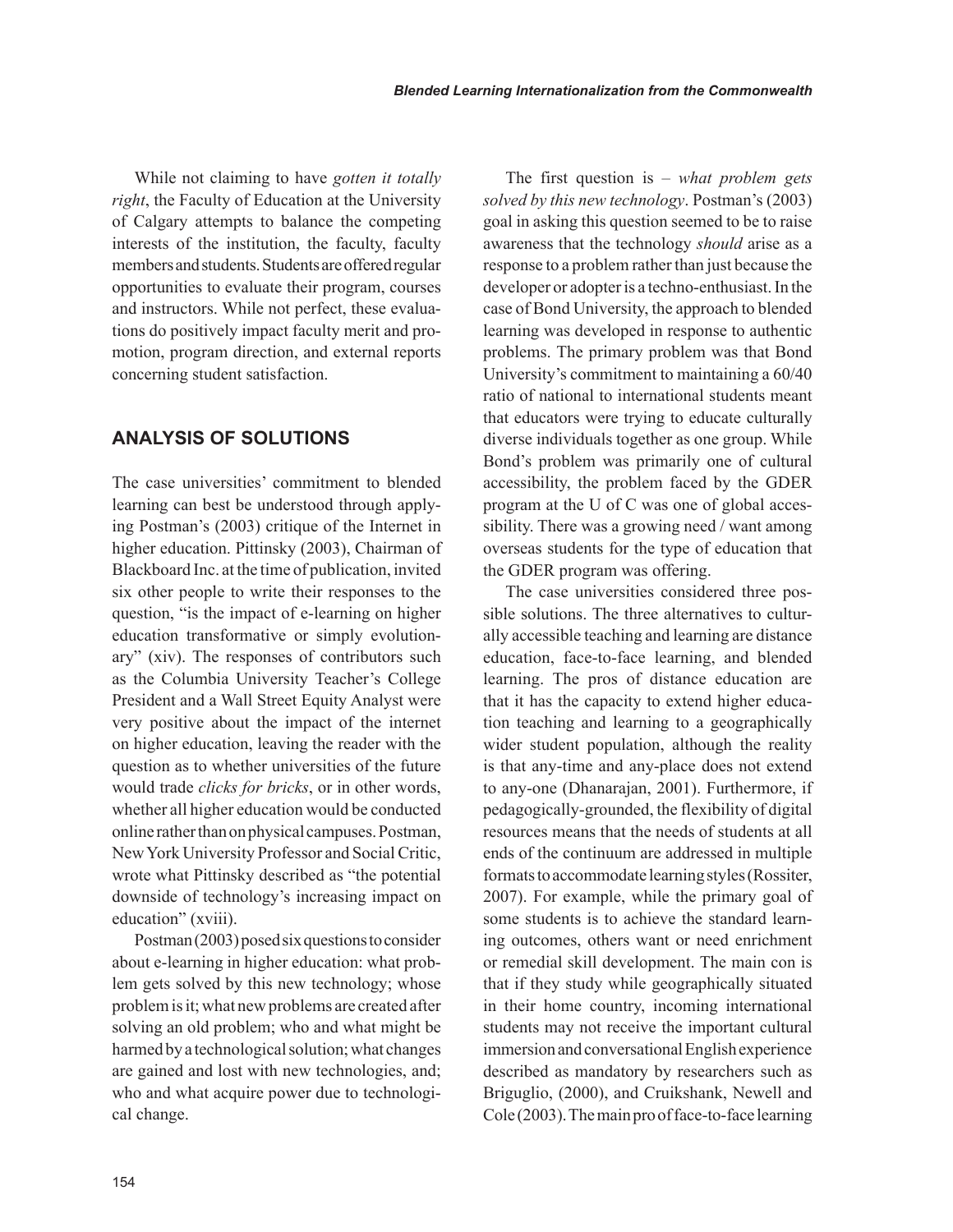is that academics have greater control over the learning experiences of students, who are required to attend lectures, tutorials, and labs for learning content and process - notwithstanding the claim from authors such as Rossiter that relinquishing the control to the students is actually one of the ultimate goals and potential benefits of infusing Web 2.0 technologies. The main cons of face-toface teaching and learning without infused digital technologies are that students are denied the benefit of cognitive stimulation and dialogic engagement which are empirically demonstrated outcomes of infused educational technologies, and the teaching takes a one-size-fits-all approach. Both case universities have thereby elected blended learning whereby students reap the benefits of both face-to-face teaching and learning and of infused educational technologies including the internet, communications and multi-media tools (Dengler, 2008; Liu & Cheng, 2008; Panda, 2005; Pedró, 2005; Siritongthaworn, Krairit, Dimmitt, & Paul, 2006). At Bond University, blended learning takes the form of combined face-to-face and digital pedagogies for all students across all courses. At U of C, the blend of face-to-face and digital is across the GDER program as a whole.

The next question posed by Postman (2003) is – *whose problem is it.* The point that Postman is making through asking this question is that organizations often blame the victim. As described in the *situation background* above, international students are often recruited (for tuition fees) and then blamed for the problems that are inherent in being an international student. By making an intentional decision to maintain a ratio of 40% international students, Bond University accepted the problem of culturally accessible teaching and learning as an institutional responsibility. Their creative and multiple efforts as described above to address these problems through a blended learning pedagogy are evidence of taking responsibility for the solutions and thereby promoting a quality higher education experience for all learners. Within GDER, faculty members recognize the pressure

on distance education students with respect to the differential fee structure and are actively working to be able to offer scholarships for these learners, provide increased digital resource options, and enhanced supervision / administrative support.

Postman (2003) asserted that problems and solutions in education are complex, and tend to have a dynamic and convoluted rather than a linear pattern. As such, he asked the question - *what new problems are created after solving an old problem*. The new problem at Bond University and at U of C is at the level of the academic. The e-learning components of blended learning are in place. Innovative learning spaces are built and well-equipped with hardware, software, and multimedia resources. Site licences have been purchased and staff persons' computers updated. However, the uptake of digital resources has not been universal, nor can one even say widespread, and many academics state that they perceive increased pressures experienced as expectations to learn and apply new technologies. These problems are not unique to the case universities. A sense of increasing pressure through ICT implementation is reported in the literature (Randaree & Narwani, 2009), as is not using educational technology to its full potential (Bell & Farrier, 2008; Norton & Hathaway, 2008; Reeves & Reeves, 2008).

While the response to Postman's (2003) previous question is in the domain of the educator, the answer to the next question is about the students. Postman asked - *who and what might be harmed by a technological solution*. While e-learning opens up opportunities and pedagogical inspiration for many learners, it also heightens the effect of the digital divide. The digital divide is particularly relevant when considering cultural accessibility, as many incoming students from developing nations do not have the exposure or experience to new technologies that come to play in the higher education environment (Babu, 2008; Enoch & Soker, 2006; Sims, Vidgen, & Powell, 2008). For example, a graduate student from Burundi came late in the semester to seek help with a distance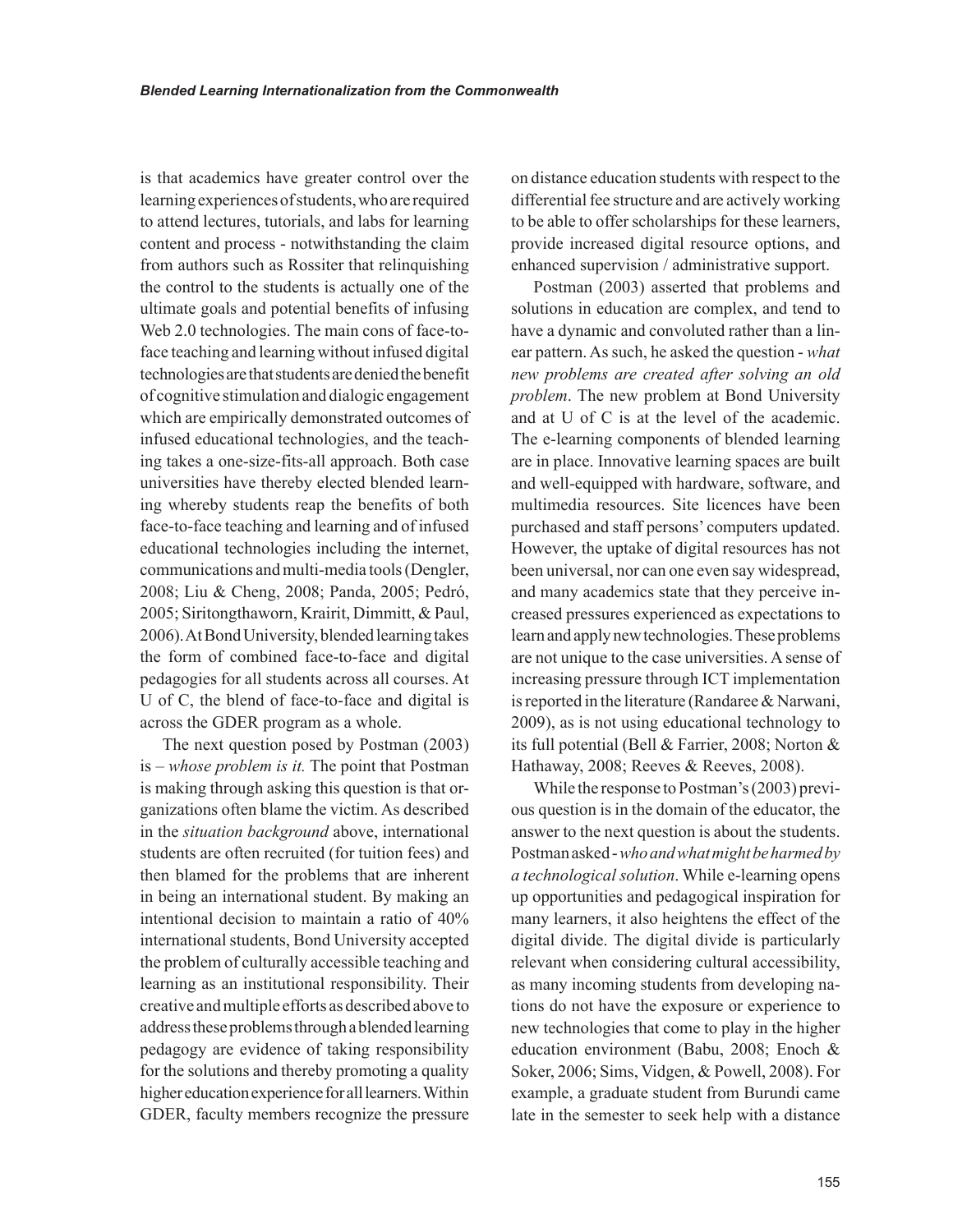course which was administered through a learning moderation system. He was able to access the discussion forums and regularly participated. However, he was increasingly discomforted by a sense of disorientation. He admitted that he was 'faking it' and really did not know what his student peers were talking about on the forum. The discovery was made that not only had he never accessed the course documents and multimedia materials, but he did not even know that these resources existed. He explained that prior to arriving at the University he had never used a computer. While this situation is diminishing as technology becomes more affordable, institutions cannot make the assumption that the digital divide has been bridged by all students in their programs.

There are two further aspects to accessibility and equitability. As a private university, Bond's higher fees leave little expendable income for some students to purchase needed technologies, and prevent some students from choosing Bond as their higher education provider. A similar problem exists for students enrolling in the distance education route through GDER. Further, if we are to embrace an authentic full-scale stance of accessibility for diverse learners, then we must also address the heightened digital divide experienced by students with disabling conditions, particularly with functional disabilities such as hearing or vision impairment (Konur, 2007; Steyaert, 2005).

Postman's (2003) fifth question is - *what changes are gained and lost with new technologies*. Postman was particularly interested in language changes because the new terms provide clues as to shifting perceptions and dynamics. Language is particularly relevant in the Australian context of internationalization of higher education because Australians are known for an expressive, colourful vernacular. The featured language is particularly intriguing in Davies and Harcourt's (2007) article, "No shonky, cappuccino courses here, mate. UK perspectives on Australian higher education." The article was written by two academic professionals from the United Kingdom. To interpret the article's title, *shonky* means of poor quality and the North American equivalent term would be *hokey*. *Cappuccino courses* are ones with low academic rigour and scholarship. *Mate* is a noun regularly used in greeting and conversation. There are subtle distinctions between when Australians insert the word *mate* as a term of endearment and when they use it to put others in their place, as is the case in the title of this article. Comparing the dynamics of the contemporary university between the United Kingdom and Australia, the authors wrote, "we discovered on our walkabout that although Australia distinguishes itself with a preference for flat whites and long blacks, like the UK it is a dynamic player in the global higher education market" (p. 122). *Walkabout* is a rite of passage for Aboriginal youth, connoting a voyage of discovery for the authors. Flat whites and long blacks are espresso drinks (Americano) the first with milk and the second without. This is in stark contrast to the article's title of cappuccino courses. The language of this article conveys a message about the motivations for higher education internationalization efforts in that the income and pedagogy need to stay entwined.

Postman's (2003) final question is - *who and what acquire power due to technological change*. Postman's conceptualization of power is consistent with Foucault's (1972 – 1979) notion of embedded power through actions and relationships. If designed, maintained, and grown as culturally accessible, blended learning has the potential to create the conditions to empower students and graduates who become social capital in the knowledge economy. Furthermore, universities become instruments, contributors and developers of diplomacy, global relationships, and equitable knowledge resources.

#### **LessOns LeaRneD**

The following is an abbreviated list of lessons from the cases.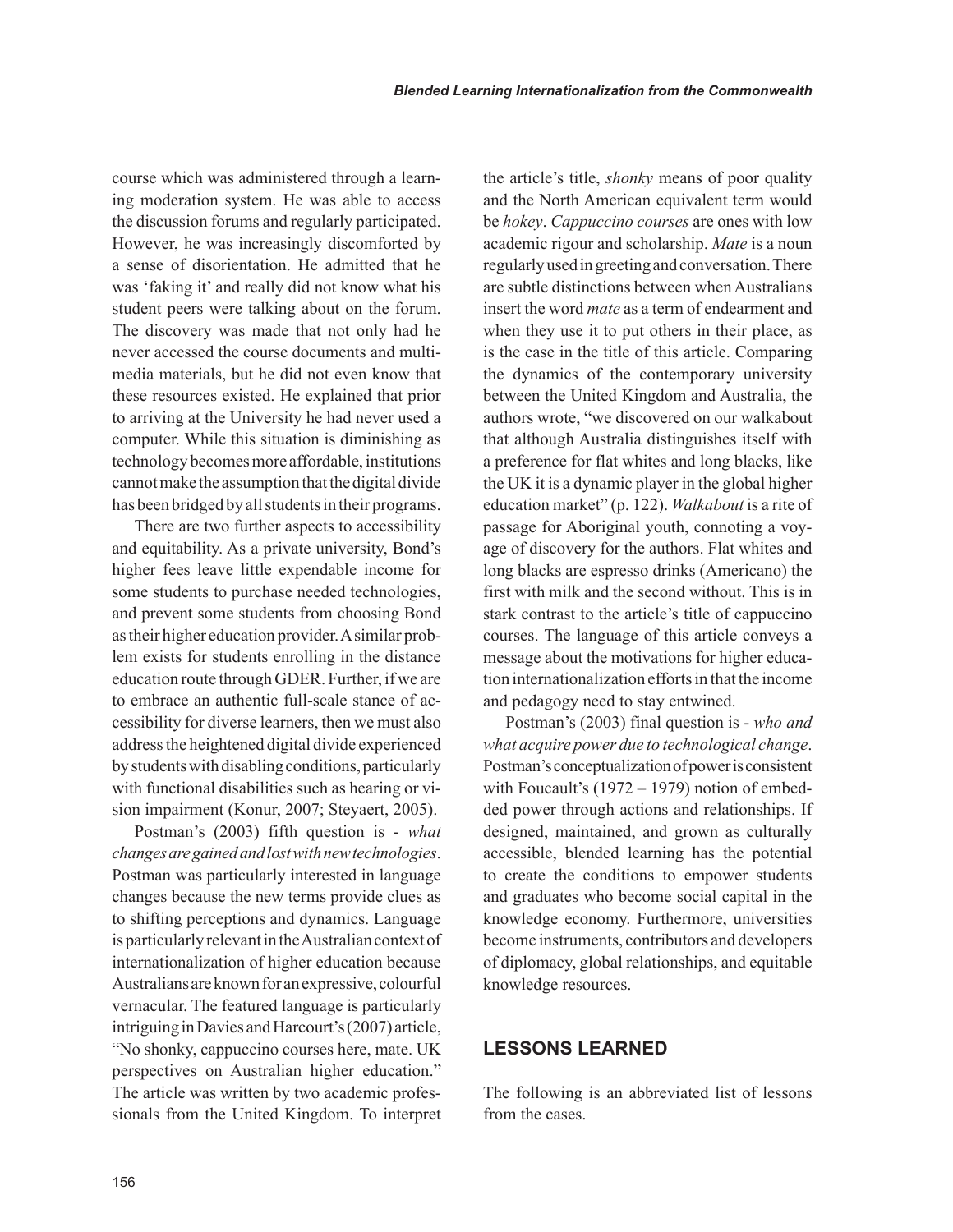- 1. Communications Design learning spaces that are inviting, convenient, digitally useable and invite conversation and collaboration.
- 2. Communications Invite international students to scheduled chats - opportunities for informal conversation.
- 3. Communications Offer a *Language and Drama* elective to international students.
- 4. Communications Offer language courses and host language competitions.
- 5. Academic Skills Design early-semester trigger elements of assignments to alert instructors to students who might be at risk for academic problems.
- 6. Academic Skills Develop online, small group workshops, and one-on-one student tutoring in academic skills.
- 7. Academic Skills Host workshops for instructors showing them the academic skills strategies development for students.
- 8. Conceptualisation of Teaching and Learning – Design classrooms as flexible learning spaces with mobile furnishings and digital work stations.
- 9. Conceptualisation of Teaching and Learning – Scaffold students' learning through problem-based learning (PBL).
- 10. Constructivism Consider Web 2.0 and 3.0 technologies such as blog publishing applications to encourage students to generate knowledge, resources, and understanding and explore virtual options (e.g. Second Life) for simulations and problem based learning.
- 11. Naming Degrees Consider the status of degree designations (e.g. EdD) internationally (beyond the culture of the host institution).
- 12. Fee Differentials If distance students are to pay higher fees for equivalent degrees, then investigate scholarships for the affected students.
- 13. Global Information Access Provide library access to university colleagues in developing countries.
- 14. ICT Skills Continue to assess and evaluate the match between ICT demands and abilities and facilitate timely and appropriate training and support accordingly.
- 15. E-learning Challenges Balance asynchronous and synchronous communication tools, and be aware of culturally sensitive issues in order to maintain an expectation and practice of respect among students and faculty as well as bandwidth and time zones (for synchronous learning).

#### **futuRe chaLLenGes**

Few would argue the future of higher education rests in embracing aspects of blended learning in current practice. "… it is clear … blended learning is more than fashionable; it is training and educational delivery method of choice (Bonk & Graham, in press). While numerous issues, trends, and concerns have been identified, we will focus on seven ideas consistent across our cases and the literature.

- 1. *Blended learning* options must be considered as a programmatic element. While this impacts bandwidth, access to current technology, and time zone issues, it appears blended learning is critical to student satisfaction and success.
- 2. Changed *pedagogy* is essential. Emerging technologies require changed pedagogies. Simply mapping existing face-to-face courses and instructional methods to distance delivery is poor practice.
- 3. *Emerging technologies* offer enhanced options for teaching and learning but also increase costs and user comfort. Every tool comes with a learning curve, suggesting faculty and students must commit to continuous learning and technology upgrading. Included in this is the emergence of handheld devices and the need to recognize that *mLearning*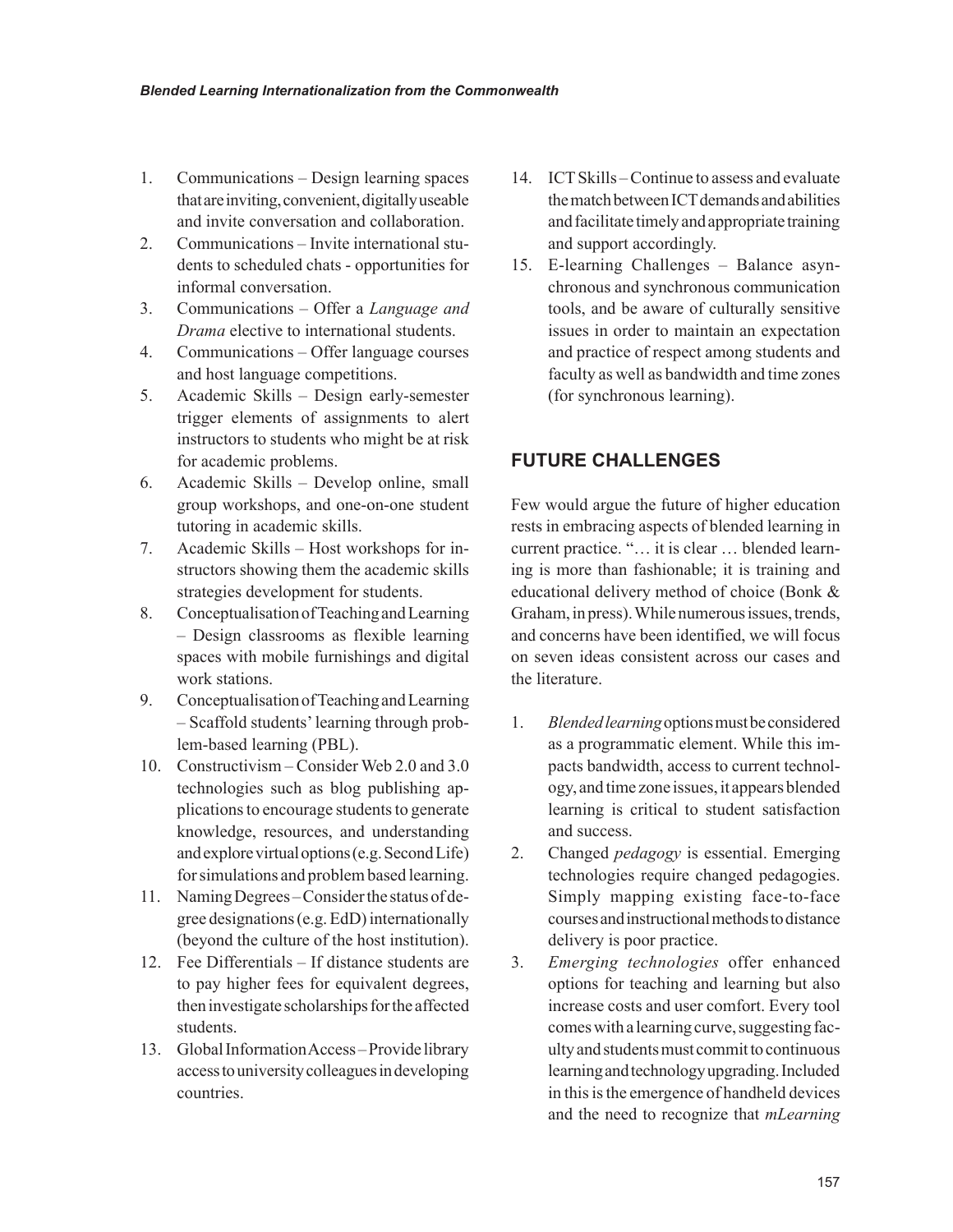(mobile learning) will require its own pedagogical stance and instructional design.

- 4. Inclusion of *multimedia* to support multimodal learning is not only possible but essential to support core learning within blended courses. This will require universities to consider how they will support the development, delivery and storage of rich media.
- 5. Opportunities for *eCollaboration* will be expected. Facebook has well over 300 million subscribers worldwide. Social software and Web 2.0 and 3.0 are standard practice for learners with access to the Internet (Shih, 2009).
- 6. Faculty and students must *rethink their roles*. Faculty cannot embrace emerging technologies if learners refuse to acquire the necessary skills, abilities, and access to technology necessary to fully participate in distance delivery. While this will pass considerable cost on to universities, faculty members, and students, innovative practices, access to multimedia, exploration of virtual worlds such as *Second Life* and *Google Earth* will not be possible.

Learning is about preparing oneself for a changing world. If universities do not lead the way to innovation and technology enhanced teaching and learning, they risk finding themselves obsolete or irrelevant in an increasingly connected, global community. Internationalization allows students to make thoughtful choices about where they would like to receive their education. Blended learning, as suggested in this paper, encourages students to consider global educational experiences but reminds institutions there is more to internationalisation that attracting fee paying, non-resident students.

#### **RefeRences**

Asmar, C. (1999). Is there a gendered agenda in academia? The research experience of female and male PhD graduates in Australian universities. *Higher Educator*, *38*(3), 255–273. doi:10.1023/A:1003758427027

Aspden, L., & Helm, P. (2004). Making the connection in a blended learning environment. *Educational Technology Research and Development*, *41*(3), 245–252.

Australian Government Department of Education. Employment and Workplace Relations. (August 19, 2009). *Media release: Measures to safeguard education for overseas students studying in Australia.* Retrieved September 23, 2009, from http://www.deewr.gov.au/ministers/gillard/media/releases/pages/article\_090819\_113519.aspx

Babu, D. R. S. (2008). Digital divide: Educational disparities in India. *ICFAI Journal of Public Administration*, *4*(3), 68–81.

Bell, M., & Farrier, S. (2008). Measuring success in e-learning–a multi-dimensional approach. *Electronic Journal of e-learning, 6*(2), 99-109.

Bonk, C., & Graham, C. (Eds.). (In press). *Handbook of blended learning: Global perspectives, local designs*. San Francisco, CA: Pfeiffer Publishing.

Bourne, R. (2000). Ivory towers or driving forces for change: The development role of Commonwealth universities in the 21st Century. *The Round Table*, *356*, 451–458. doi:10.1080/003585300225025

Boyle, T. (2005). A dynamic, systematic method for developing blended learning. *Education Communication and Information*, *5*(3), 221–232. doi:10.1080/14636310500350422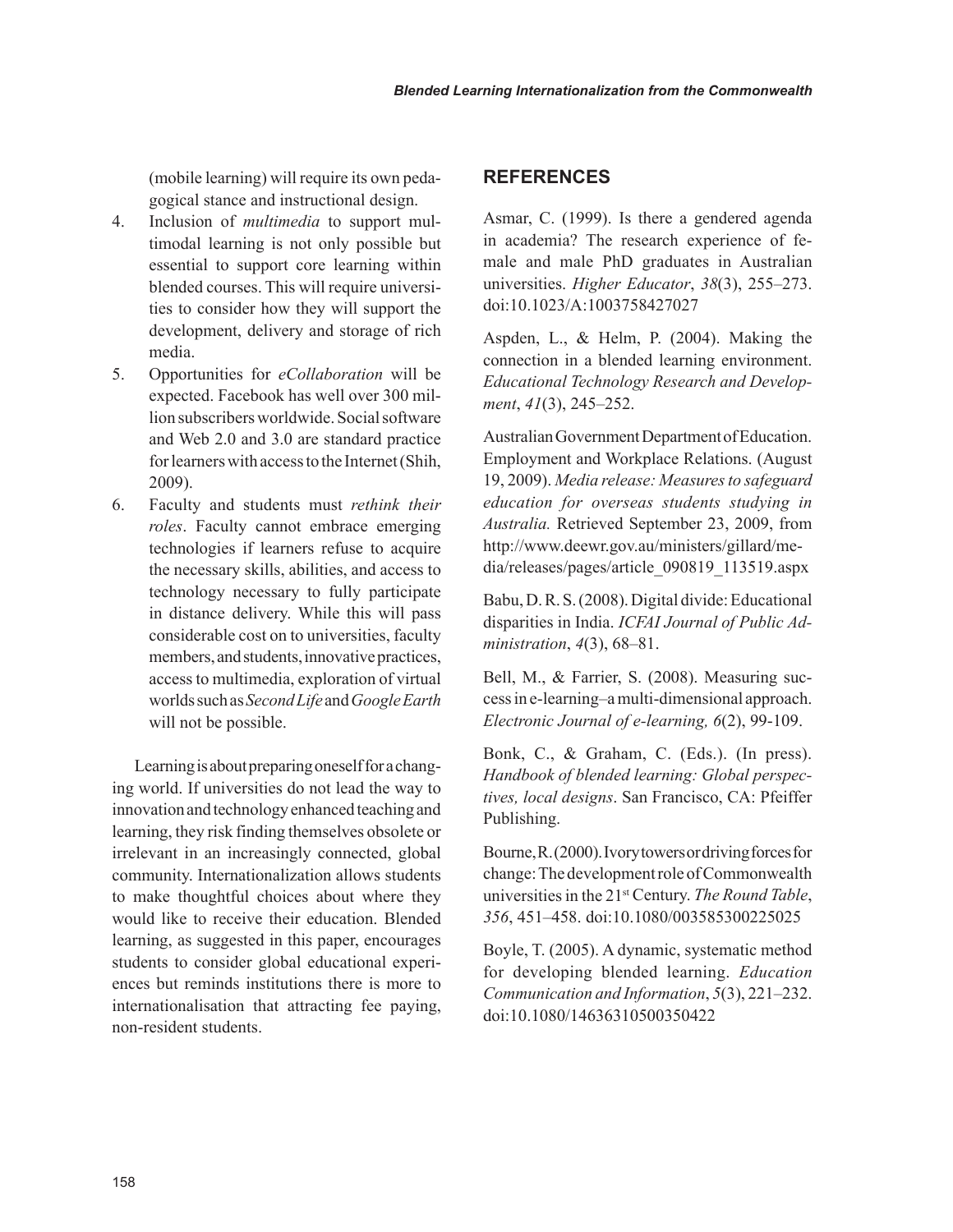Briguglio, C. (2000). Language and cultural issues for English-as-a-second/foreign language students in transnational educational settings. *Higher Education in Europe*, *25*(3), 425–434. doi:10.1080/713669286

Brown, S., & Jones, E. (2007). Introduction: Values, valuing and value in an internationalised higher education context. In E. Jones & S. Brown (Eds.), *Internationalising higher education.* (pp. 1-6). Abingdon, Oxon, UK: Routledge.

Brown, S., & Joughin, G. (2007). Assessment and international students: Helping clarify puzzling processes. In E. Jones & S. Brown (Eds.), *Internationalising higher education.* (pp. 57-71). Abingdon, Oxon, UK: Routledge.

Carlisle, W. (July 27, 2009). Transcript: Holy cash cows. *Australian Broadcasting Corporation, Four Corners.* Retrieved September 23, 2009, from http://www.abc.net.au/4corners/content/2009/ s2637800.htm

Chiang, F. (2005). A critical examination of Hofstede's thesis and its application to international reward management. *International Journal of Human Resource Management, 16*(9), 1545-1563.

Cimbala, S. J. (2002). Can teaching be saved? *International Journal of Public Administration*, *25*(9), 1079–1095. doi:10.1081/PAD-120006126

Cruickshank, K., Newell, S., & Cole, S. (2003). Meeting English language needs in teacher education: A flexible support model for non-English speaking background students. *Asia-Pacific Journal of Teacher Education*, *31*(3), 239–247. doi:10.1080/0955236032000149373

Cudmore, G. (2005). Globalization, internationalization, and the recruitment of international students in higher education, and in the Ontario colleges of applied arts and technology. *Canadian Journal of Higher Education*, *35*(1), 37–60.

Currie, J., Harris, P., & Thiele, B. (2000). Sacrifices in greedy universities: Are they gendered? *Gender and Education*, *12*(3), 269–291. doi:10.1080/713668305

Davies, J., & Harcourt, E. (2007). No shonky, cappuccino courses here, mate. UK perspectives on Australian higher education. *Perspectives*, *11*(4), 116–122.

De Vita, G. (2007). Taking stock: An appraisal of the literature on internationalising HE learning. In E. Jones & S. Brown (Eds.), *Internationalising higher education.* (pp. 154-168). Abingdon, Oxon, UK: Routledge.

De Vita, G., & Case, P. (2003). Rethinking the internationalisation agenda in UK higher education. *Journal of Further and Higher Education*, *27*(4), 383–398. doi:10.1080/0309877032000128082

Dengler, M. (2008). Classroom active learning complemented by an online discussion forum to teach sustainability. *Journal of Geography in Higher Education*, *32*(3), 481–494. doi:10.1080/03098260701514108

Denis, B. (2003). A conceptual framework to design and support self-directed learning in a blended learning programme. A case study: The DES-TEF. *Journal of Educational Media*, *28*(2- 3), 115–127.

Dhanarajan, G. (2001). Distance education: Promise, performance and potential. *Open Learning*, *16*(1), 61–68. doi:10.1080/02680510124465

Edwards, R., Crosling, G., Petrovic-Lazarovic, S., & O'Neill, P. (2003). Internationalisation of business education: Meaning and implementation. *Higher Education Research & Development*, *22*(2), 183–192. doi:10.1080/07294360304116

Ellis, R., & Calvo, R. (2004). Learning through discussions in blended environments. *Educational Media International*, *41*(3), 263–274. doi:10.108 0/09523980410001680879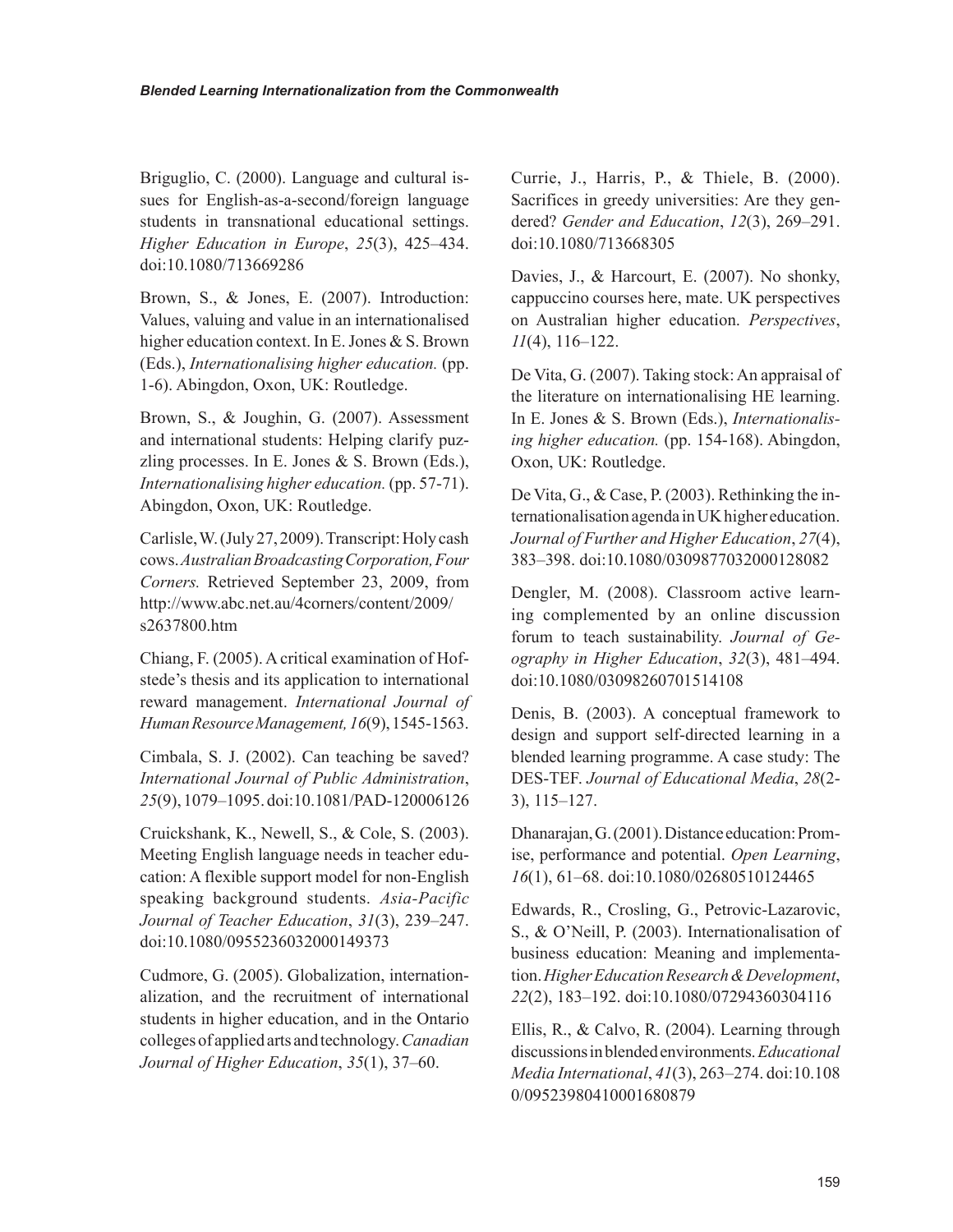Enoch, Y., & Soker, Z. (2006). Age, gender, ethnicity and the digital divide: University students' use of Web-based instruction. *Open Learning*, *21*(2), 99–110. doi:10.1080/02680510600713045

Flew, T. (2008). *New media: An introduction.* (3rd ed.). New York, NY: Oxford.

Foucault, M. (1972-1977 ). In Gordon, C. (Ed.), *Power/Knowledge: Selected interviews & other writings*. New York, NY: Pantheon.

Gerbic, P. (2005). *Chinese learners and computer mediated communication: Balancing culture, technology, and pedagogy*. Paper presented at the ASCILITE Conference 2005: Balance, Fidelity, Mobility: Maintaining the Momentum? Queensland University of Technology, December 4-7 2005. Retrieved 24 September, 2009, from http://www.ascilite.org.au/conferences/brisbane05/blogs/proceedings/27\_Gerbic.pdf

Gill, C. (1997). Hands-on language learning through drama. In Ballantyne, R., Bain, J., & Packer, J. (Eds.), *Reflecting on university teaching academics' stories (pp. 1-12)*. Canberra, Australia: Commonwealth of Australia.

Gliddon, G. (September 12, 2009). Gillard calms Indian student fears. *Melton Leader.* Retrieved September 23, 2009, from http://melton-leader. whereilive.com.au/news/story/gillard-calmsindian-student-fears/

Gu, Q. (2005). Enjoy loneliness-understanding voices of the Chinese learner. *Humanising Language Teaching, 7*(6). Retrieved September 24, 2009, from, http://www.hltmag.co.uk/nov05/ mart01.htm

Guo, S., & Jamal, Z. (2007). Nurturing cultural diversity in higher education: a critical review of selected models. *Canadian Journal of Higher Education*, *37*(3), 27–49.

Hofstede, G. (2001). *Culture's consequences: Comparing values, behaviours, institutions and organizations across nations* (2nd ed.). Thousand Oaks, CA: Sage.

Huff, T. E. (2006). The big shift. *Society*, *43*(4), 30–34. doi:10.1007/BF02687532

Ja, C., & Symons-Brown, B. (September 14, 2009). Gillard kicks off student roundtable. *Brisbane Times.* Retrieved September 23, 2009, from http:// news.brisbanetimes.com.au/breaking-newsnational/gillard-kicks-off-student-roundtable-20090914-fnct.html

Jardine, D. W., Friesen, S., & Clifford, P. (2006). *Curriculum in abundance*. Mahwah, NJ: Lawrence Erlbaum.

Jelfs, A., Nathan, R., & Barrett, C. (2004). Scaffolding students: Suggestions on how to equip students with the necessary study skills for studying in a blended environment. *Journal of Educational Media*, *29*(2), 85–96. doi:10.1080/1358165042000253267

Kerres, M., & de Witt, C. (2003). A didactical framework for the design of blended learning arrangements. *Journal of Educational Media*, *28*(2-3), 101–113.

Kinash, S. (2006). *Seeing beyond blindness*. Greenwich, CT: Information Age.

Kirkley, S. E., & Kirkley, J. R. (2004). Creating next generation blended learning environments using mixed reality, video games and simulations. *TechTrends*, *49*(3), 42–89. doi:10.1007/ BF02763646

Konur, O. (2007). Computer-assisted teaching and assessment of disabled students in higher education: The interface between academic standards and disability rights. *Journal of Computer Assisted Learning*, *23*(3), 207–219. doi:10.1111/j.1365- 2729.2006.00208.x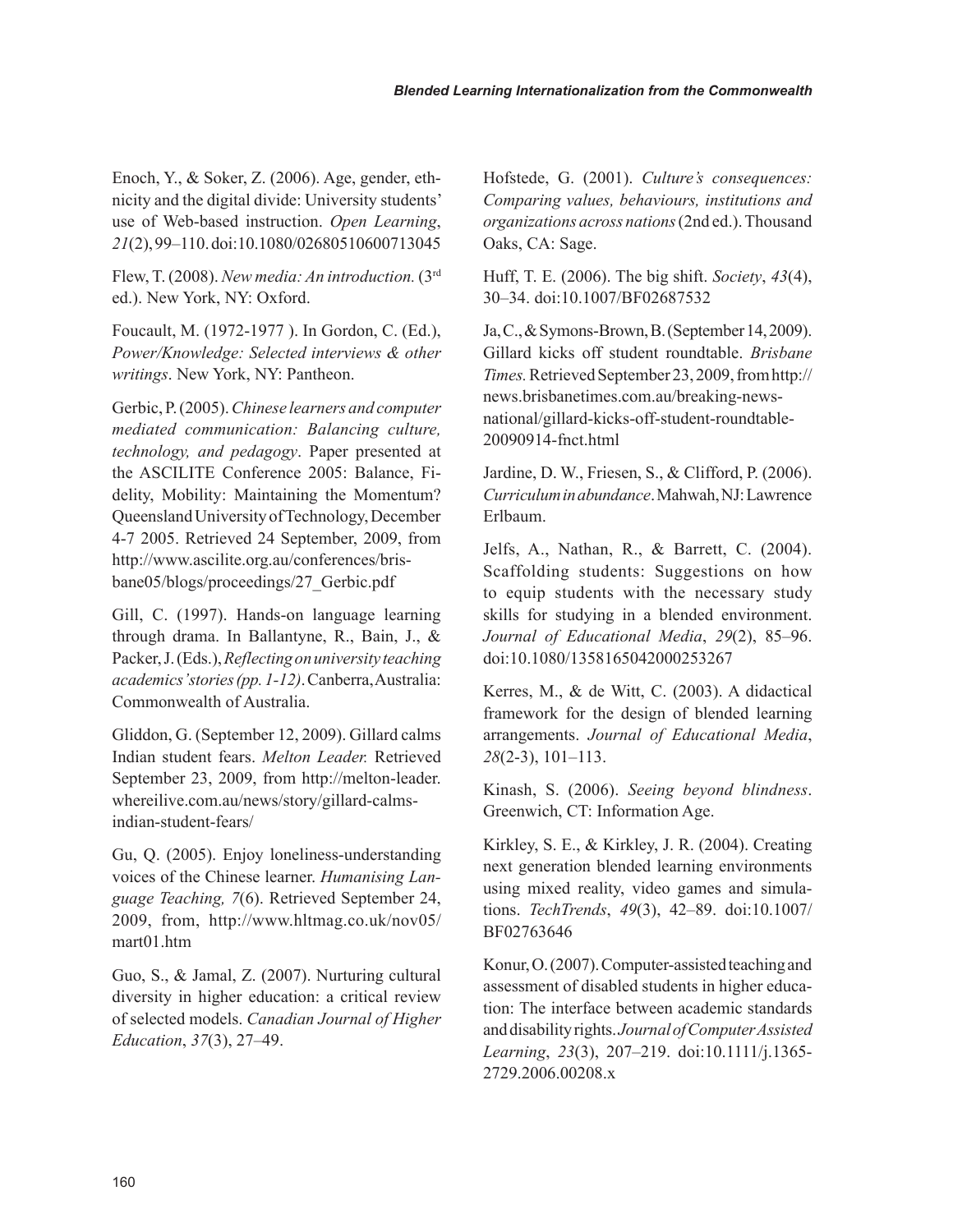Lanham, E., & Zhou, W. (2003). Cultural issues in online learning–is blended learning a possible solution? *International Journal of Computer Processing of Oriental Languages*, *16*(4), 275–292. doi:10.1142/S0219427903000930

Leask, B. (2007). International teachers and international learning. In E. Jones & S. Brown (Eds.), *Internationalising higher education.* (pp. 86-94). Abingdon, Oxon, UK: Routledge.

Liddicoat, A. (2005). Teaching languages for intercultural communication. In Cunningham, D., & Hatoss, A. (Eds.), *An international perspective on language policies, practices and proficiencies* (pp. 201–214). Belgrave, Australia: Fédération Internationale des Professeurs de Langues Vivantes.

Liu, J. N. K., & Cheng, X. (2008). An evaluation of the learning of undergraduates using e-learning in a tertiary institution in China. *International Journal on E-Learning*, *7*(3), 427–447.

Long, P. D., & Ehrmann, S. C. (2005). Future of the learning space: Breaking out of the box. *EDUCAUSE Review*, *40*(4), 42–58.

MacDonald, J., & Mcateer, E. (2003). New approaches to supporting students: Strategies for blended learning in distance and campus based environments. *Journal of Educational Media*, *28*(2-3), 129–146.

Marginson, S. (2006). Dynamics of national and global competition in higher education. *Higher Education*, *52*, 1–39. doi:10.1007/s10734-004- 7649-x

McBurnie, G. (2000). Pursuing internationalization as a means to advance the academic mission of the university: An Australian case study. *Higher Education in Europe*, *25*(1), 63–73. doi:10.1080/03797720050002215

Meiras, S. (2004). International education in Australian universities: Understandings, dimensions and problems. *Journal of Higher Education Policy and Management*, *26*(3), 371–380. doi:10.1080/1360080042000290212

Midgeley, W. (2009). We are, he is and I am: The adjustment accounts of two male Saudi Arabian nursing students at an Australian university. *Studies in Learning, Evaluation*. *Innovation and Development*, *6*(1), 82–97.

Miller, H. (1995). States, economies and the changing labour process of academics: Australia, Canada and the United Kingdom. In Smyth, J. (Ed.), *Academic work: The changing labour* (pp. 40–59). Buckingham, UK: Open University Press.

Miller, L., Lietz, P., & Kotte, D. (2002). On decreasing gender differences and attitudinal changes: Factors influencing Australian and English pupils' choice of a career in science. *Psychology Evolution & Gender*, *4*(1), 69–92. doi:10.1080/1461666021000013670

Miller, P., & Doherty, B. (June 1, 2009). Indian anger boils over. *The Age*. Retrieved September 23, 2009, from http://www.theage.com.au/national/ indian-anger-boils-over-20090531-brrm.html

Min-Sun, K. (2007). Our culture, their culture and beyond: Further thoughts on ethnocentrism in Hofstede's discourse. *Journal of Multicultural Discourses*, *2*(1), 26–31. doi:10.2167/md051c.2

Moore, M. G. (2005). Editorial: Blended learning. *American Journal of Distance Education*, *19*(3), 129–132. doi:10.1207/s15389286ajde1903\_1

Moulton, G., Huyler, L., Hertz, J., & Levenson, M. (2002). *Accessible technology in today's business: Case studies for success*. Redmond, WA: Microsoft.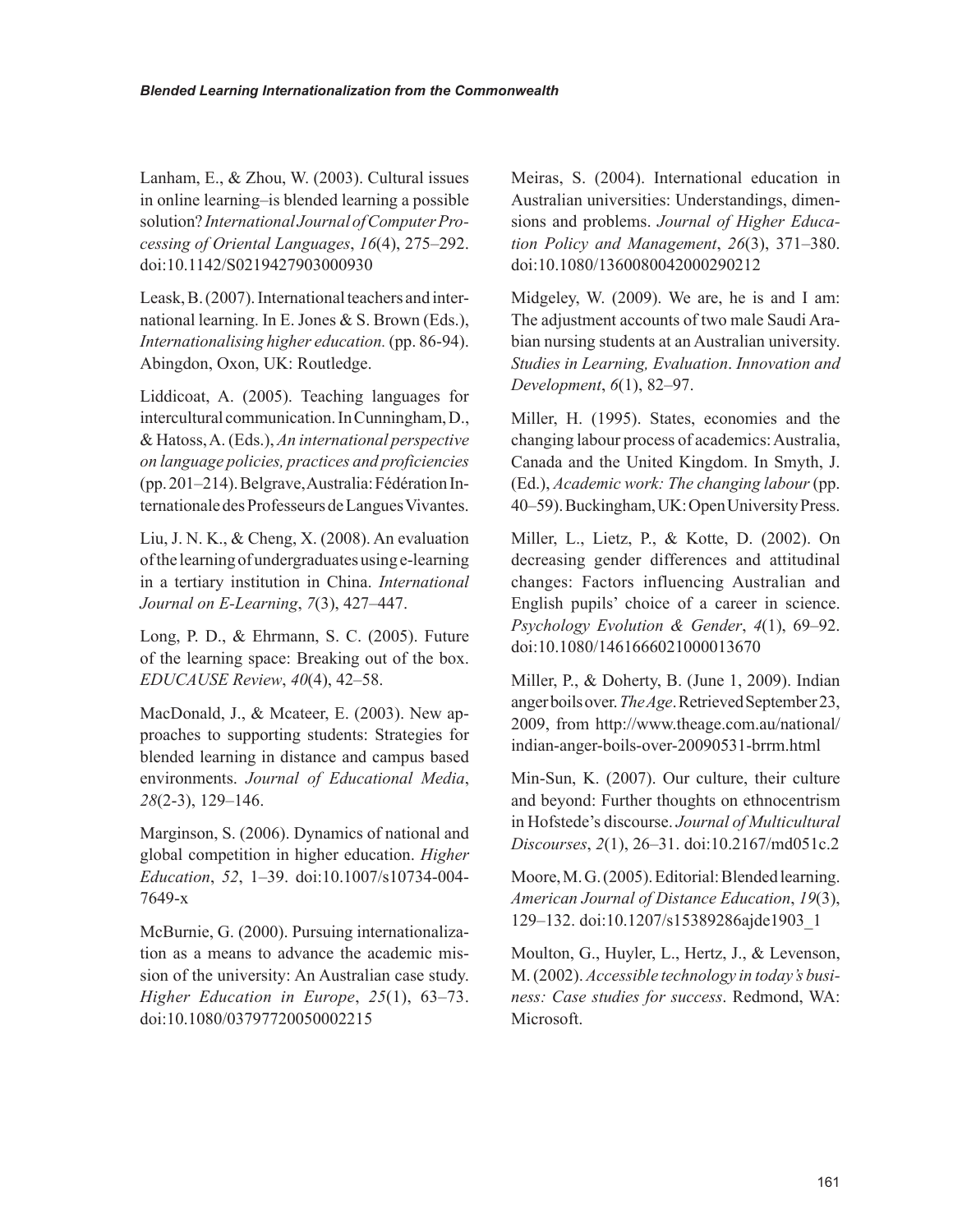Murray, D., & Dollery, B. (2005). Institutional breakdown? An exploratory taxonomy of Australian university failure. *Prometheus*, *23*(4), 385–398. doi:10.1080/08109020500350237

Norton, P., & Hathaway, D. (2008). Exploring two teacher education online learning designs: A classroom of one or many? *Journal of Research on Technology in Education*, *40*(4), 475–495.

O'Toole, J. M., & Absalom, D. J. (2003). The impact of blended learning on student outcomes: Is there room on the horse for two? *Journal of Educational Media*, *28*(2-3), 179–190.

Osguthorpe, R., & Graham, C. (2003). Blended learning environments: Definitions and directions. *Quarterly Review of Distance Education*, *4*(3), 227–233.

Panda, S. (2005). Higher education at a distance and national development: Reflections on the Indian experience. *Distance Education*, *26*(2), 205–225. doi:10.1080/01587910500168868

Patron, M. C. (2007). Culture and identity in study abroad contexts: After Australia, French without France. In Chambers, H. (Ed.), *Cultural identity studies* (*Vol. 4*). Oxford, UK: Peter Lang.

Patron, M. C. (2009). *Diary of a French girl: Surviving intercultural encounters*. Gold Coast, Australia: Bond University Press.

Pedró, F. (2005). Comparing traditional and ICT-enriched university teaching methods: Evidence from two empirical studies. *Higher Education in Europe*, *30*(3/4), 399–411. doi:10.1080/03797720600625937

Pittinsky, M. S. (2003). *The wired tower: Perspectives on the impact of the internet on higher education.* Upper Saddle River, NJ: Financial Times Prentice Hall. Poole, D. (2001). Moving towards professionalism: The strategic management of international education activities at Australian universities and their faculties of business. *Higher Education, 42*, 395-435.

Postman, N. (2003). Questioning media. In M. S. Pittinsky (Ed.), *The wired tower: Perspectives on the impact of the Internet on higher education* (pp. 181-200). Upper Saddle River, NJ: Financial Times Prentice Hall.

Randaree, K., & Narwani, A. (2009). Managing change in higher education: An exploration of the role of training in ICT enabled institutions in the United Arab Emirates. *The International Journal of Learning*, *16*(4), 447–456.

Reeves, P. M., & Reeves, T. C. (2008). Design considerations for online learning in health and social work education. *Learning in Health and Social Care*, *7*(1), 46–58. doi:10.1111/j.1473- 6861.2008.00170.x

Reitmanova, S. (2008). Unequal treatment of international students in Canada: Handling the case of health insurance coverage. *College Quarterly*, *11*(2), 10–10.

Rodríguez, L., & Cano, F. (2006). The epistemological beliefs, learning approaches and study orchestrations of university students. *Studies in Higher Education*, *31*(5), 617–636. doi:10.1080/03075070600923442

Rose, D. H., & Meyer, A. (2002). *Teaching every student in the digital age: Universal design for learning*. Alexandria, VA: ASCD.

Rose, D. H., & Meyer, A. (Eds.). (2006). *A practical reader in universal design for learning*. Cambridge, MA: Harvard Education Press.

Rose, D. H., Meyer, A., & Hitchcock, C. (Eds.). (2005). *The universally designed classroom: Accessible curriculum and digital technologies*. Cambridge, MA: Harvard Education Press.

Rossiter, D. (2007). Whither e-learning? Conceptions of change and innovation in higher education. *Journal of Organisational Transformation and Social Change*, *4*(1), 93–107. doi:10.1386/ jots.4.1.93\_1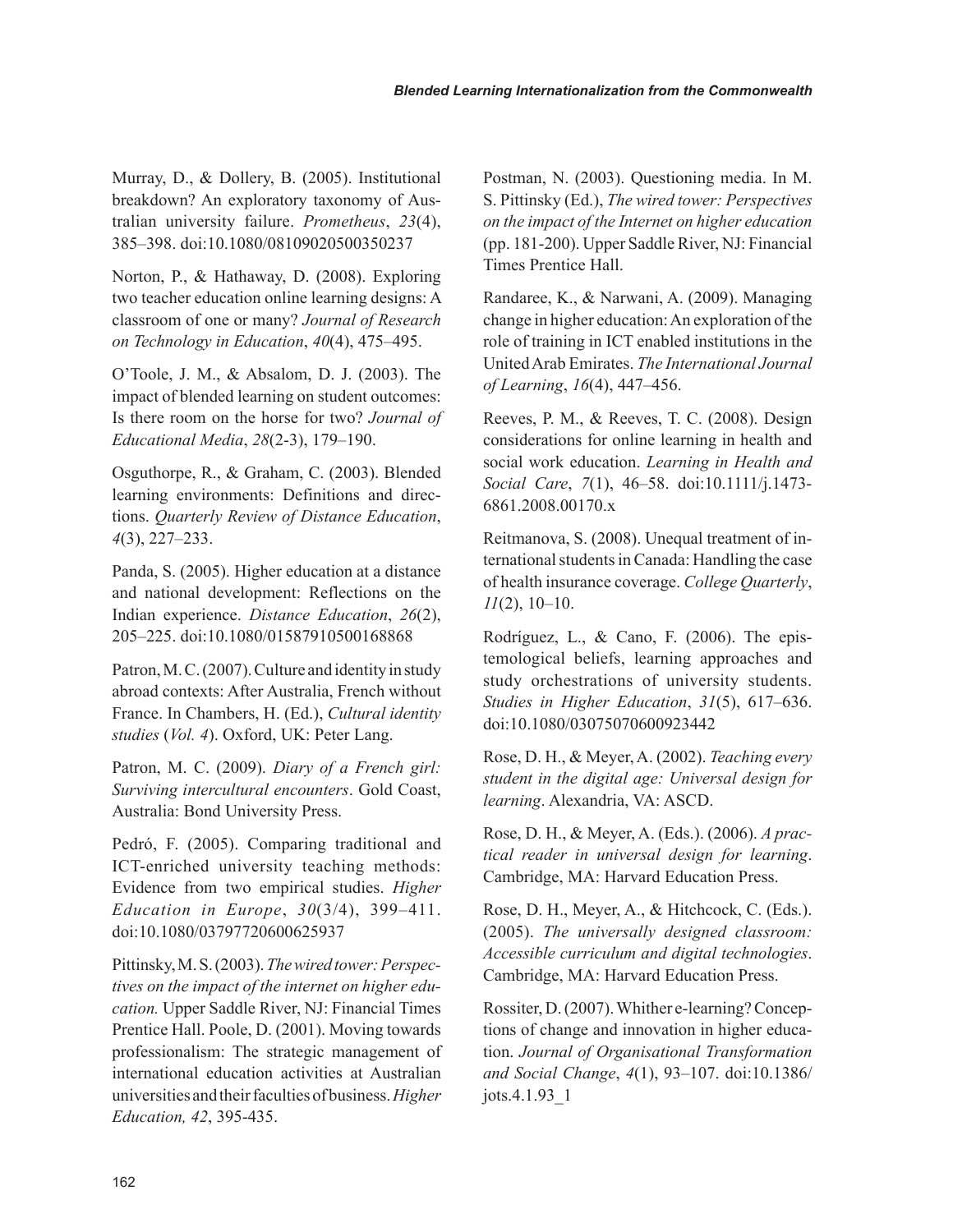Shih, C. (2009). *The Facebook era: Tapping online social networks to build better products, research new audiences, and sell more stuff*. Boston, MA: Pearson Education, Inc.

Sims, J., Vidgen, R., & Powell, P. (2008). E-learning and the digital divide: Perpetuating cultural and socio-economic elitism in higher education. *Communications of the Association for Information Systems*, *22*, 429–442.

Siritongthaworn, S., Krairit, D., Dimmitt, N. J., & Paul, H. (2006). The study of e-learning technology implementation: A preliminary investigation of universities in Thailand. *Education and Information Technologies*, *11*(2), 137–160. doi:10.1007/ s11134-006-7363-8

Skyrme, G. R. (2005). *The reflective learner: Chinese international students' use of strategies to enhance university study*. Paper presented at the International Conference: Reflective Practice - The key to innovation in international education, Council for Research in International Education, Auckland, NZ, (23-26 June 2005). Retrieved 24 September 2009, from http://www.crie.org.nz/ research\_paper/G.Skyrme%20WP%2016.pdf

Stacey, E., & Gerbic, P. (2007). Teaching for blended learning–research perspectives from on-campus and distance students. *Education and Information Technologies*, *12*, 165–174. doi:10.1007/s10639-007-9037-5

Steyaert, J. (2005). Web-based higher education: The inclusion/exclusion paradox. *Journal of Technology in Human Services*, *23*(1/2), 67–78. doi:10.1300/J017v23n01\_05

Ter-Minasova, S. (2005). Linguistic aspects of intercultural communication. In Cunningham, D., & Hatoss, A. (Eds.), *An international perspective on language policies, practices and proficiencies* (pp. 215–224). Belgrave, Australia: Fédération Internationale des Professeurs de Langues Vivantes.

Thorpe, K. (2006). *Report on responding to the needs of the Chinese learner in higher education: Internationalising the university*. Paper presented at the 2nd Biennial International Conference, University of Portsmouth, (15th & 16th July 2006). Retrieved September 24, 2009, from http://www. lass.soton.ac.uk/education/CLearnConfRpt.doc.

Venkatachary, R., Vasan, M. L., & Freebody, P. (2009). Training for learner-centred pedagogy and curriculum design agendas in staff development for problem-based learning (PBL). *Kritika Kultura*, *12*, 81–99.

Versluis, A. (2004). Virtual education and the race to the bottom. *Academic Questions*, *17*(3), 38–51. doi:10.1007/s12129-004-1017-2

Waters, J., & MacBean, N. (May 29, 2009). Anger grows over Indian student bashings. *ABC News.* Retrieved September 23, 2009, from http://www. abc.net.au/news/stories/2009/05/29/2583942.htm

Wedge, C. C., & Kearns, T. D. (2005). Creation of the learning space: Catalysts for envisioning and navigating the design process. *EDUCAUSE Review*, *40*(4), 32–38.

Wong, R. (July 13, 2009). Problems in Australia's overseas student program. *New Mandala.* Retrieved September 23, 2009, from http://rspas.anu. edu.au/rmap/newmandala/2009/07/13/problemsin-australias-overseas-student-program/

World News Australia. (July 29, 2009). Government to crack down on student rip-offs. Retrieved September 23, 2009, from http://www.sbs.com. au/news/article/1061322/Government-to-crackdown-on-student-rip-offs

#### **Key teRms anD DefinitiOns**

**Culture** is the overall mindset shaped in a time and place and shared by a group of individuals. When individuals such as international students